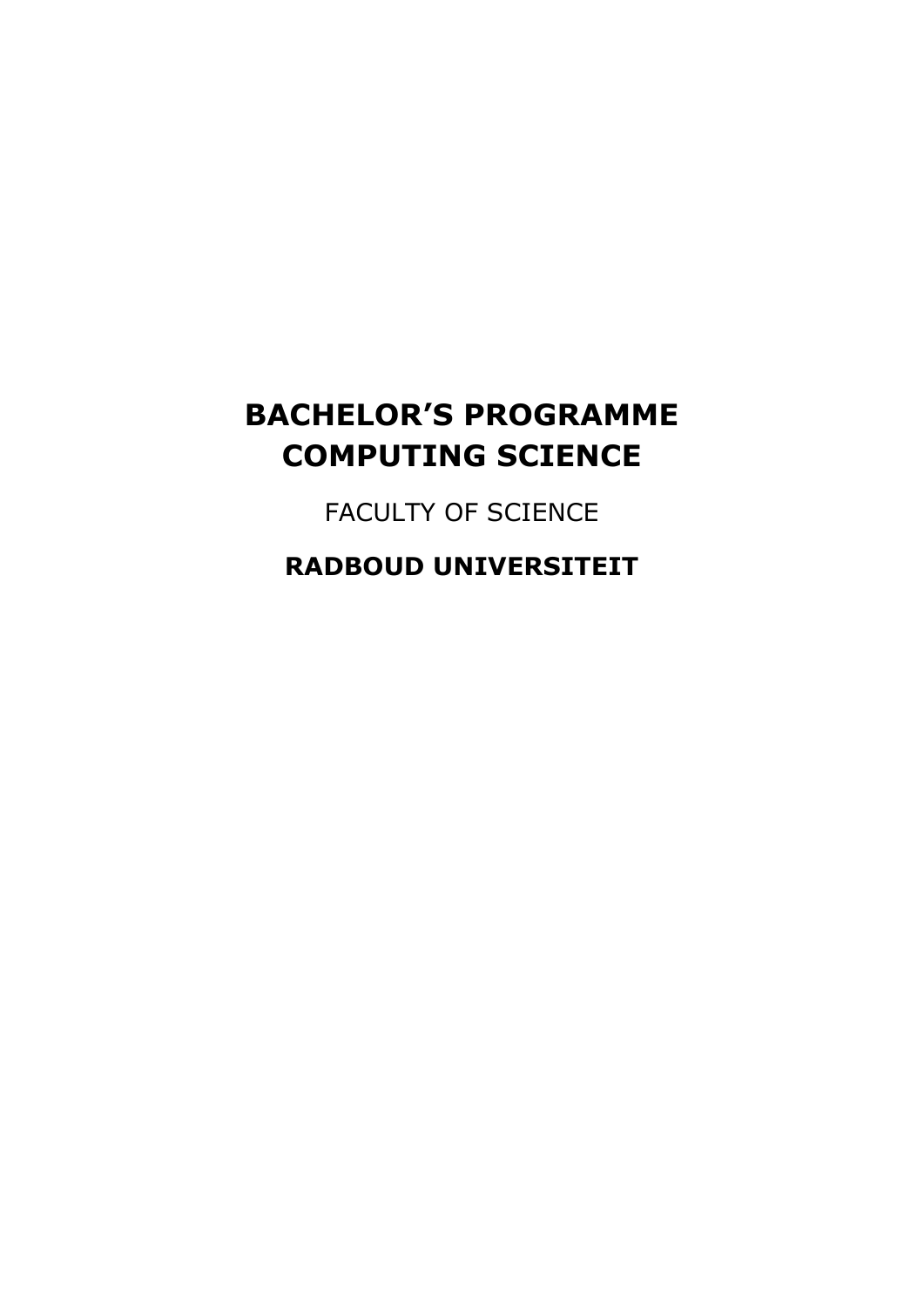QANU Catharijnesingel 56 PO Box 8035 3503 RA Utrecht The Netherlands

Phone: +31 (0) 30 230 3100 E-mail: support@qanu.nl Internet: www.qanu.nl

Project number: Q0745

#### © 2020 QANU

Text and numerical material from this publication may be reproduced in print, by photocopying or by any other means with the permission of QANU if the source is mentioned.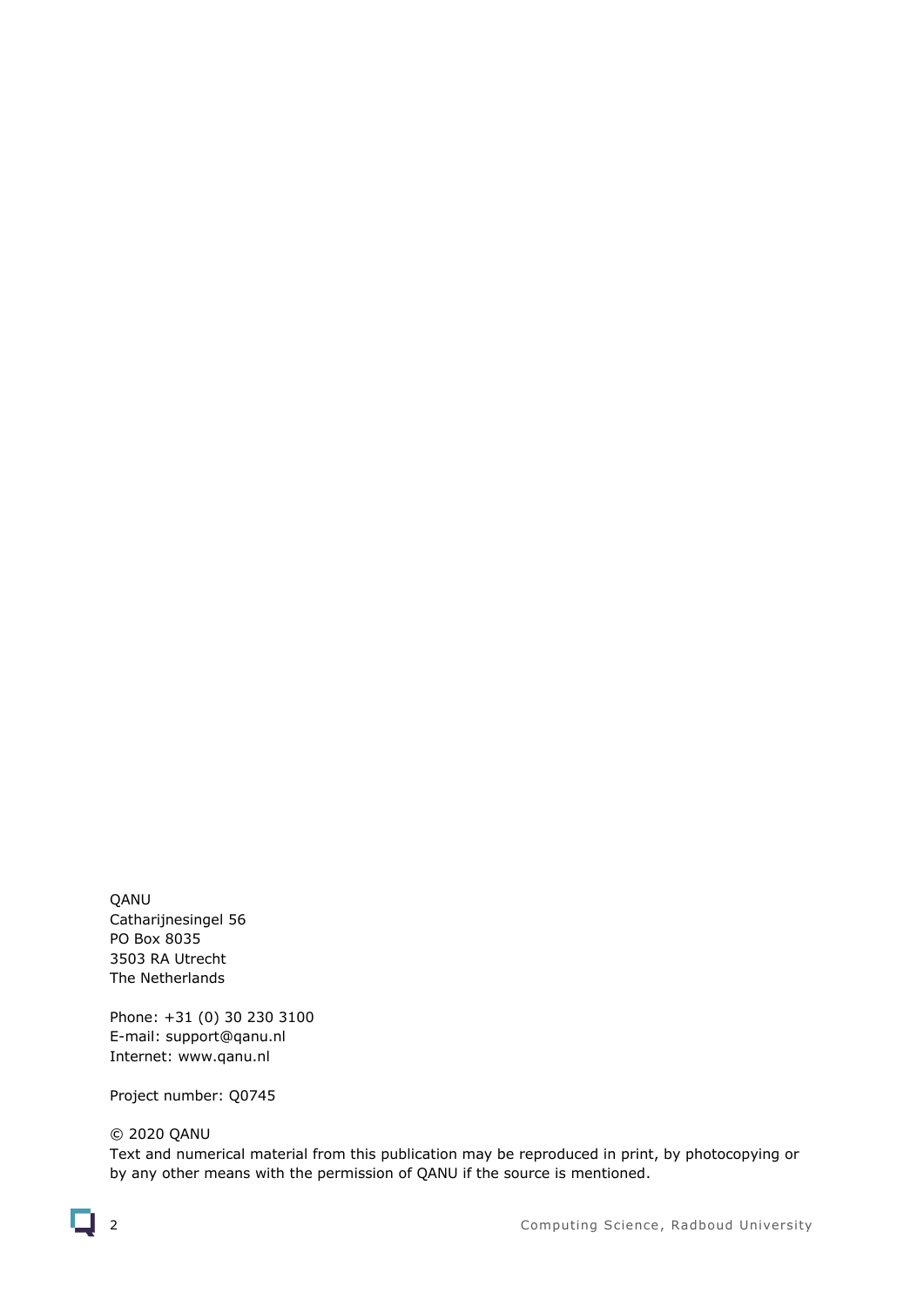# CONTENTS

| <b>REPORT ON THE BACHELOR'S PROGRAMME COMPUTING SCIENCE OF RADBOUD</b> |
|------------------------------------------------------------------------|
|                                                                        |
|                                                                        |
|                                                                        |
|                                                                        |
|                                                                        |
| DESCRIPTION OF THE STANDARDS FROM THE ASSESSMENT FRAMEWORK FOR LIMITED |
|                                                                        |
|                                                                        |
|                                                                        |
|                                                                        |
|                                                                        |
|                                                                        |

This report was finalised on 30 March 2020.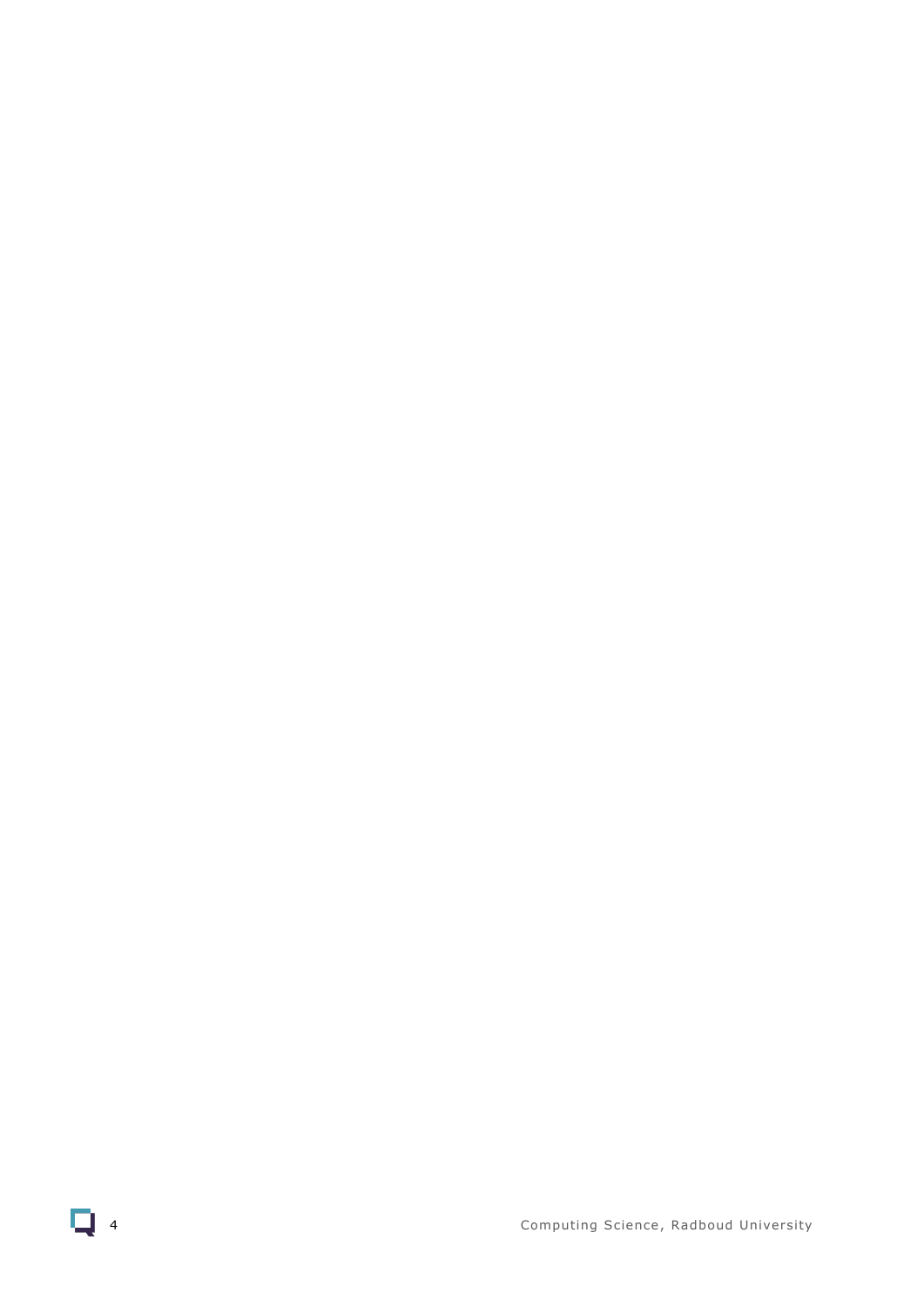# <span id="page-4-0"></span>**REPORT ON THE BACHELOR'S PROGRAMME COMPUTING SCIENCE OF RADBOUD UNIVERSITY**

This report takes the NVAO's Assessment Framework for the Higher Education Accreditation System of the Netherlands for limited programme assessments as a starting point (September 2018).

# <span id="page-4-1"></span>ADMINISTRATIVE DATA REGARDING THE PROGRAMME

# **Bachelor's programme Computing Science**

Name of the programme: Computing Science CROHO number: 59326 Level of the programme: bachelor's Orientation of the programme: academic Number of credits: 180 EC Specializations or tracks: Cyber Security

Location(s): Nijmegen Mode(s) of study: The study: the study of study: Language of instruction: English Submission deadline NVAO: 01/05/2020

Software & Data Science Educational minor: applicable (second degree qualification)

The visit of the assessment panel Computer Science to the Faculty of Science of Radboud University took place on 18 and 19 November 2019.

# <span id="page-4-2"></span>ADMINISTRATIVE DATA REGARDING THE INSTITUTION

Name of the institution: Name of the institution: Status of the institution: example in the institution of the institution of the institution of the institution Result institutional quality assurance assessment: positive

# <span id="page-4-3"></span>COMPOSITION OF THE ASSESSMENT PANEL

The NVAO has approved the composition of the panel on 15 April 2019. The panel that assessed the bachelor's programme Computing Science consisted of:

- Em. prof. dr. T. (Theo) D'Hondt, emeritus professor in Software Languages and Software Engineering at the Faculty of Sciences and Bioengineering Sciences of Vrije Universiteit Brussel (Belgium) [chair];
- Prof. dr. ir. W.E.A. (Wim) van Petegem, professor and policy coordinator Learning Technologies at the Faculty of Industrial Engineering Technology of KU Leuven (Belgium);
- Prof. dr. S. (Sjouke) Mauw, professor in Security and Trust of Software Systems at the Department of Computer Science of the University of Luxembourg (Luxembourg);
- Ir. E.A.P. (Ewine) Smits, Senior Manager in Advanced Analytics & Big Data at KPMG Nederland;
- M. (Martijn) Brehm, third-year bachelor student Computer Science at the University of Amsterdam [student member].

The panel was supported by M. (Mark) Delmartino MA, who acted as secretary.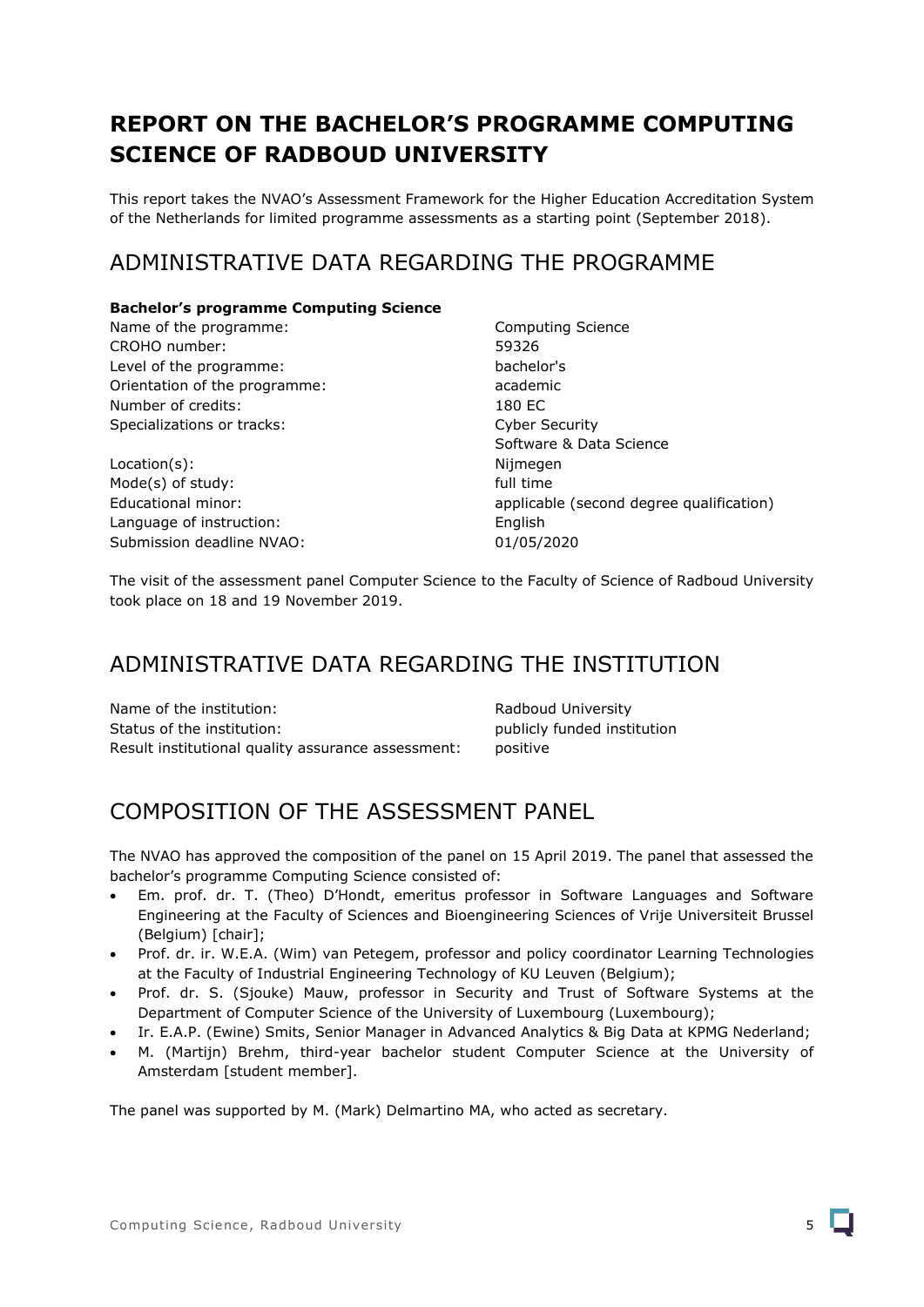# <span id="page-5-0"></span>WORKING METHOD OF THE ASSESSMENT PANEL

The site visit to the bachelor's programme Computing Science at the Faculty of Science of Radboud University was part of the cluster assessment Computer Science. Between June and December 2019 the panel assessed 29 programmes at 10 universities. The following universities participated in this cluster assessment: Leiden University, Delft University of Technology, University of Utrecht, Eindhoven University of Technology, Open University, University of Amsterdam, Vrije Universiteit Amsterdam, Radboud University, University of Groningen and University of Twente.

On behalf of the participating universities, quality assurance agency QANU was responsible for logistical support, panel guidance and the production of the reports. P.A. (Peter) Hildering MSc. was project coordinator for QANU. P.A. (Peter) Hildering MSc. and M. (Mark) Delmartino MA acted as secretary in the cluster assessment.

During the site visit at Radboud University the panel was supported by M. (Mark) Delmartino MA, a certified NVAO secretary.

# *Panel members of the cluster assessment Computer Science*

The members of the assessment panel were selected based on their expertise, availability and independence. The panel consisted of the following members:

- Em. prof. dr. T. (Theo) D'Hondt, emeritus professor in Software Languages and Software Engineering at the Faculty of Sciences and Bioengineering Sciences of Vrije Universiteit Brussel (Belgium) [chair];
- Prof. dr. ir. W.E.A. (Wim) van Petegem, professor and policy coordinator Learning Technologies at the Faculty of Industrial Engineering Technology of KU Leuven (Belgium);
- Prof. dr. S. (Sjouke) Mauw, professor in Security and Trust of Software Systems at the Department of Computer Science of the University of Luxembourg (Luxembourg);
- Prof. dr. J.J. (John-Jules) Meyer, full professor Computer Science and Artificial Intelligence at the University of Utrecht;
- Drs. L. (Lennart) Herlaar, owner/director at Redbits.nl, a company specialized in software development and IT consultancy, and assistant professor Computer Science at the Faculty of Science of Utrecht University;
- T.A. (Tonny) Wildvank, owner/CEO at Wildvank, Management en Advies, specialized in ITmanagement and -consultancy;
- Prof. dr. J. (Jan) Aerts, full professor Visual Data Analysis at the University of Hasselt and associate professor Visual Data Analysis at the faculty of Engineering Science at KU Leuven (Belgium);
- Drs. H.C. (Jeroen) Borst, senior consultant Smart Cities at TNO;
- Prof. dr. P. (Petros) Koumoutsakos, full professor Computational Science at ETH Zürich (Switserland);
- Prof. dr. ir. J.M.W. (Joost) Visser, Chief Product Officer at Software Improvement Group (SIG) Nederland and professor Large-scale Software Systems at the Radboud University Nijmegen;
- Ir. E.A.P. (Ewine) Smits, Senior Manager in Advanced Analytics & Big Data at KPMG Nederland;
- Prof. dr. D.P. (Danilo) Mandic, full professor Signal Processing at the department of Electrical and Electronic Engineering of Imperial College London (United Kingdom);
- Dr. ir. J.C. (Job) Oostveen, Research Manager at the Department Monitoring and Control Services at TNO;
- Prof. dr. B.A.M. (Ben) Schouten, full professor Playful Interactions at Eindhoven University of Technology;
- Dr. ir. N. (Nico) Plat, owner/CEO at Thanos IT-consultancy and architecture.
- N. (Nienke) Wessel BSc, master's student Computing Science and bachelor's student Mathematics and Linguistics at Radboud University [student member];
- E. (Evi) Sijben BSc, master's student Computing Science in the specialisation track Data Science at Radboud University [student member];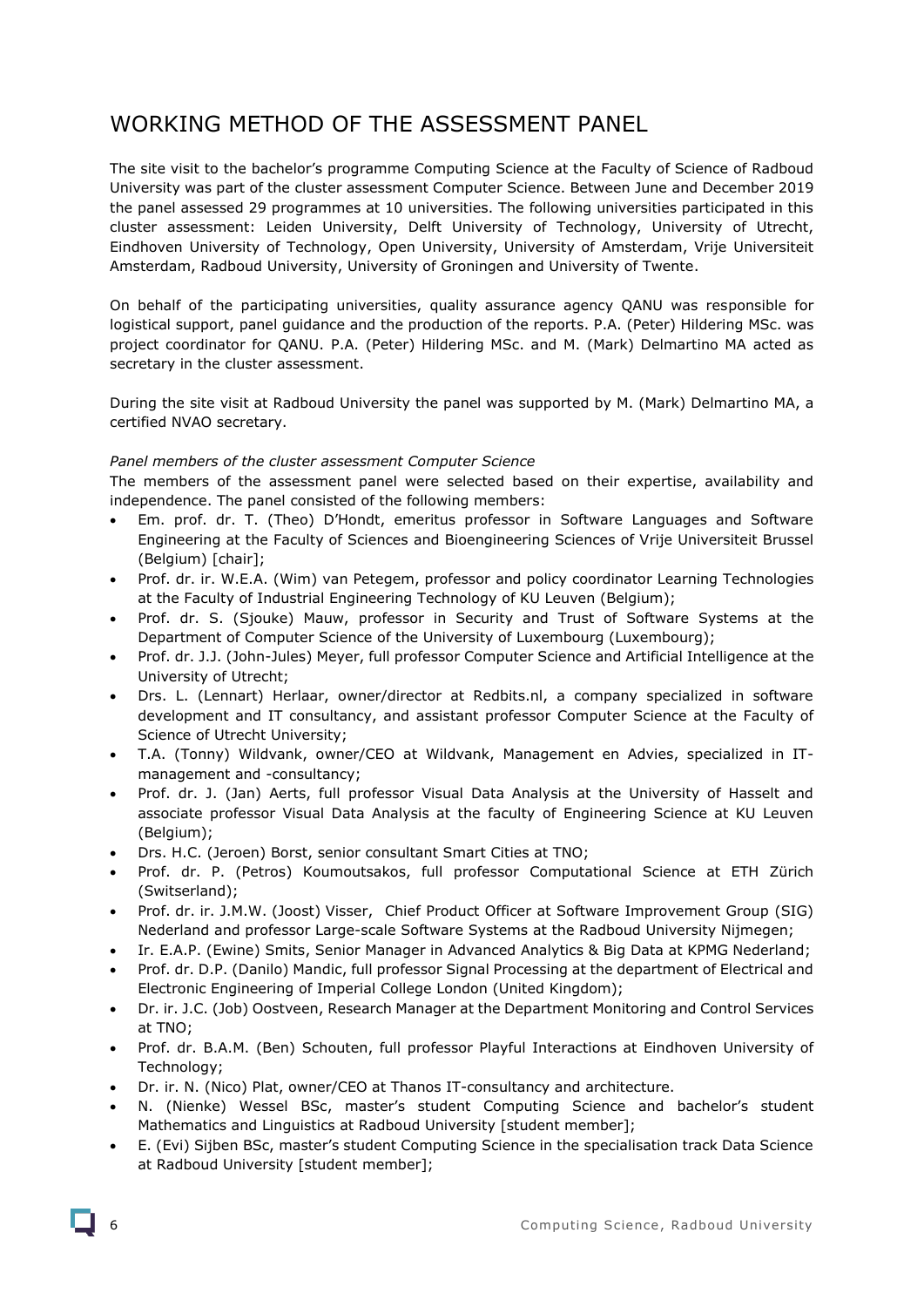- B. (Baran) Erdogan, third-year bachelor's student Computer Science at University of Amsterdam [student member];
- M. (Martijn) Brehm, third-year bachelor's student Computer Science at University of Amsterdam [student member].

#### *Preparation*

On 21 March 2019, the panel chair was briefed by QANU on his role, the assessment framework, the working method, and the planning of site visits and reports. A preparatory panel meeting was organised on 9 May 2019. During this meeting, the panel members received instruction on the use of the assessment framework. The panel also discussed their working method and the planning of the site visits and reports.

The project coordinator and secretary composed a schedule for the site visit in consultation with the Faculty. Prior to the site visit, the Faculty selected representative partners for the various interviews. See Appendix 4 for the final schedule.

Before the site visit to Radboud University, QANU received the self-evaluation reports of the programmes and sent these to the panel. A thesis selection was made by the panel's chair and secretary. The selection consisted of bachelor's theses, master' theses and their respective assessment forms, based on a provided list of graduates in the academic years 2016-2017, 2017- 2018 and 2018-2019. A variety of topics and tracks and a diversity of examiners were included in the selection. The secretary and panel chair ensured that the distribution of grades in the selection matched the distribution of grades of all available projects and theses, and that all tracks of the programmes were covered in the selection. After studying the self-evaluation report, theses and assessment forms, the panel members formulated their preliminary findings. The secretary collected all initial findings and questions and distributed these amongst all panel members.

#### *Site visit*

The site visit to Radboud University took place on 18 and 19 November 2019. At the start of the visit, the panel discussed its initial findings, identified the key issues to be discussed during the sessions, and agreed on a division of tasks during the site visit. Before and during the site visit, the panel studied the additional documents provided by the programmes. An overview of these materials can be found in Appendix 5. The panel had a tour across the campus visiting programme-specific learning facilities and the study association, and conducted interviews with representatives of the programmes: students and staff members, programme management, alumni and representatives of the Board of Examiners. It also offered students and staff members an opportunity for confidential discussion during a consultation hour. One person made use of this opportunity. The panel used the final part of the site visit to discuss its findings in an internal meeting. Afterwards, the panel chair publicly presented the panel's preliminary findings and general observations.

The visit was concluded with a development conversation, in which the panel and the programmes discussed various development routes for the programmes. The result of this conversation is summarized in a separate report.

#### *Consistency and calibration*

In order to ensure the consistency of assessment within the cluster, following measures were taken: the panel composition ensured regular attendance of (key) panel members, including the chair, and the project coordinator was present at the panel discussion leading to the preliminary findings of each programme at all site visits.

#### *Report*

After the site visit, the secretary wrote a draft report based on the panel's findings and submitted it to the project coordinator for peer assessment. Subsequently, the secretary sent the report to the panel. After processing the panel members' feedback, the project coordinator sent the draft reports to the Faculty in order to have these checked for factual irregularities. The project coordinator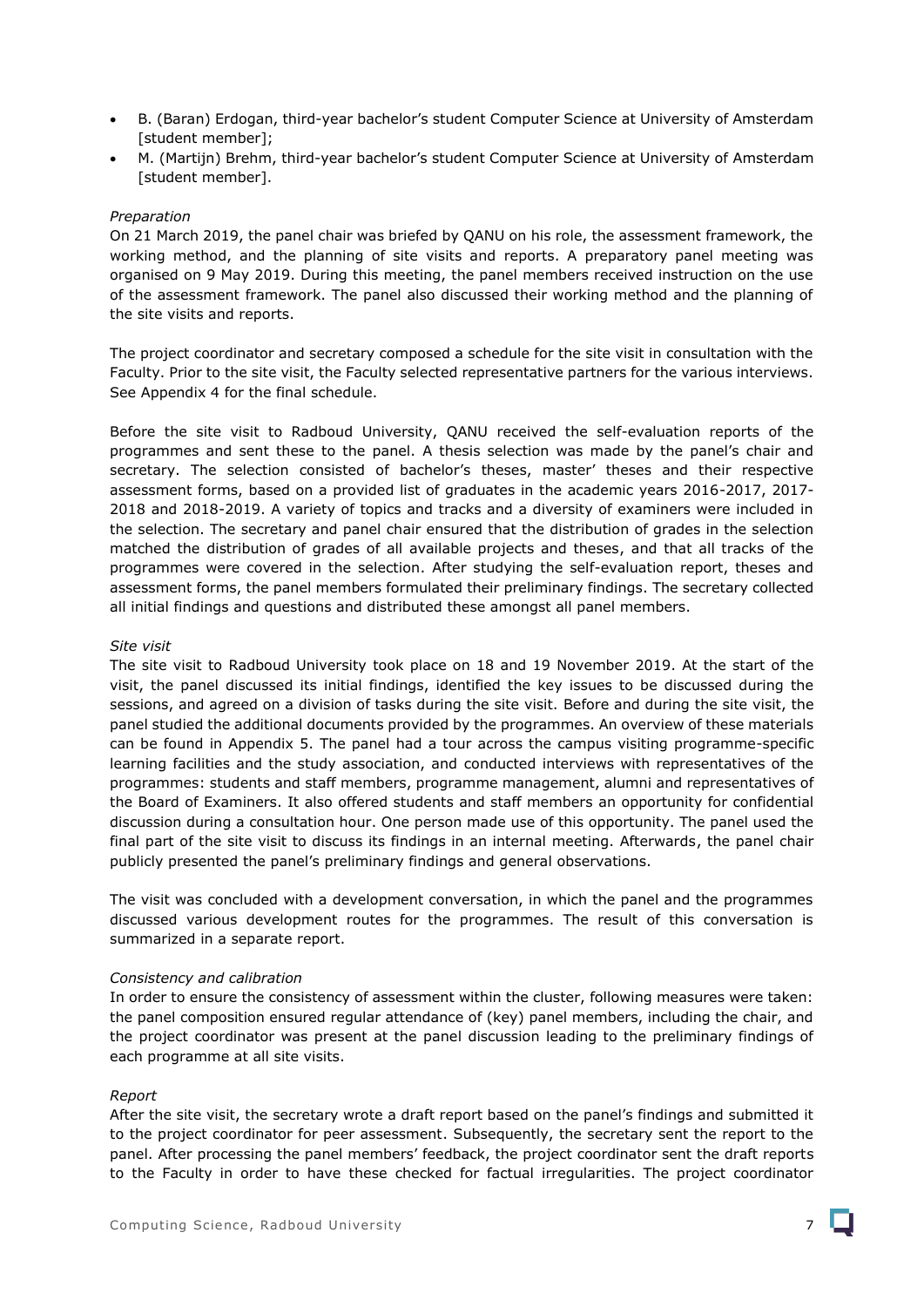discussed the ensuing comments with the panel's chair and changes were implemented accordingly. The report was then finalised and sent to the Faculty and University Board.

#### *Minor in Education*

The Minor in Education leading to a second degree teaching qualification will be covered in-depth during the assessment of the academic teaching programmes (admission deadline:1 November 2021).

### *Definition of judgements standards*

In accordance with the NVAO's Assessment framework for limited programme assessments, the panel used the following definitions for the assessment of the standards:

### **Generic quality**

The quality that, from an international perspective, may reasonably be expected from a higher education Associate Degree, Bachelor's or Master's programme.

### **Meets the standard**

The programme meets the generic quality standard.

#### **Partially meets the standard**

The programme meets the generic quality standard to a significant extent, but improvements are required in order to fully meet the standard.

### **Does not meet the standard**

The programme does not meet the generic quality standard.

The panel used the following definitions for the assessment of the programme as a whole:

#### **Positive**

The programme meets all the standards.

#### **Conditionally positive**

The programme meets standard 1 and partially meets a maximum of two standards, with the imposition of conditions being recommended by the panel.

# **Negative**

In the following situations:

- The programme fails to meet one or more standards;

- The programme partially meets standard 1;
- The programme partially meets one or two standards, without the imposition of conditions being recommended by the panel;

- The programme partially meets three or more standards.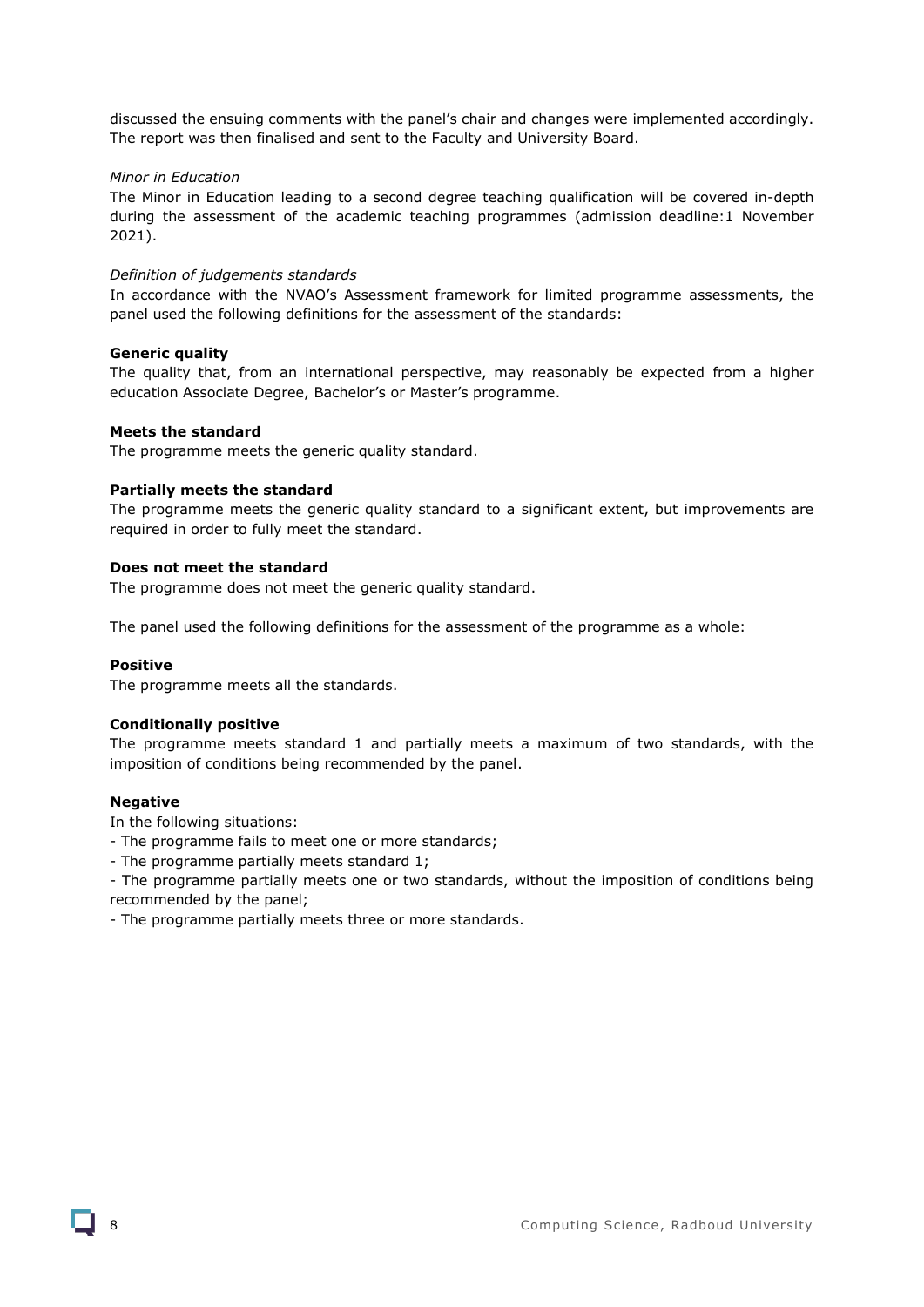# <span id="page-8-0"></span>SUMMARY JUDGEMENT

This evaluation concerns the bachelor's programme Computing Science, a three-year full-time 180 EC programme offered by the Institute for Computing and Information Sciences at the Radboud University in Nijmegen.

The bachelor's programme has an outspoken profile, which reflects the research priorities of the institute, the faculty and the university. The panel thinks highly of the way in which the vision on computing science interrelates with the priorities of the Institute and the programme specialisations on Cyber Security and Software & Data Science. Computing science in Nijmegen focuses on software products and emphasizes the role of theory and formal methods in its analysis, design, and manufacturing. The intended learning outcomes of the bachelor' programme are formulated clearly and reflect adequately the discipline, level and orientation of the programme. They do justice to the specialisations and to the explicit ambition to prepare bachelor students first and foremost for a follow-up master programme. According to the panel, the learning outcomes cover comprehensively both the European-wide Dublin Descriptors and the international ACM curriculum.

Overall, the teaching-learning environment of the bachelor programme is up to standard. Moreover, the panel is very positive about several aspects of the curriculum, the staff and the facilities that altogether allow students to successfully achieve the end terms of the bachelor programme. The curriculum is coherent and its contents are in full alignment with the programme profile, the intended learning outcomes and the international disciplinary requirements. Talented students attending the honours programme or enrolling for a second bachelor's degree appreciate these additional opportunities. The didactic concept is both clear and appropriate. Teaching staff is highly qualified in terms of both disciplinary know-how and didactics, and bachelor students are exposed in class to high quality researchers. The explicit attention to female staff is attracting female students and researchers. In addition to the teaching locations of the Faculty of Science, the Mercator 1 building contributes to the small-scale approachable education environment. The study association constitutes a value added for the students, the programme and the institute. In a number of cases, the panel found that a more explicit communication would enhance the overall quality of the programme even more: the entire range of academic skills components can be described more visibly, the study abroad options can be promoted more vigorously, and there is room for more exposure of bachelor students to industry. Furthermore, the panel understands the rationale for an English-language bachelor programme and considers that overall the transition to another language went smoothly. While acknowledging the positive effects in terms of attracting international students and staff, the panel is also concerned that the growing number of students is starting to affect some of the achievements and typical features of the Computing Science programme in Nijmegen, such as the small scale of the programme, the variety of teaching methods, the availability of teaching staff and the homey atmosphere in and capacity of the Mercator 1 building.

Student assessment is well organized in the Computing Science programme. The policy and principles underlying course assessments are up to standard and applied in the day-to-day reality of teaching and assessment. The panel thinks highly of the extensive overall programme test matrix and considers that course assessments are valid, reliable and transparent. Based on its own sample review, the panel considers that overall the assessment process of the thesis and the evaluation format are adequate and constitute a clear improvement compared to the previous accreditation visit. If used properly and completed fully, the evaluation form is very relevant. While several assessors complete the evaluation form in an insightful way, the panel encourages the programme to impose that all assessors provide qualitative feedback to motivate their scores. The Examination Board has appropriate expertise to safeguard the quality of both course and thesis assessments. Nonetheless, the panel thinks that the Examination Board can make better and more pro-active use of its expertise and independent position to insist that its findings and recommendations are implemented. In view of the growing student numbers, the programme may want to investigate further the opportunities of digital testing and sharpen the existing policy on fraud and plagiarism.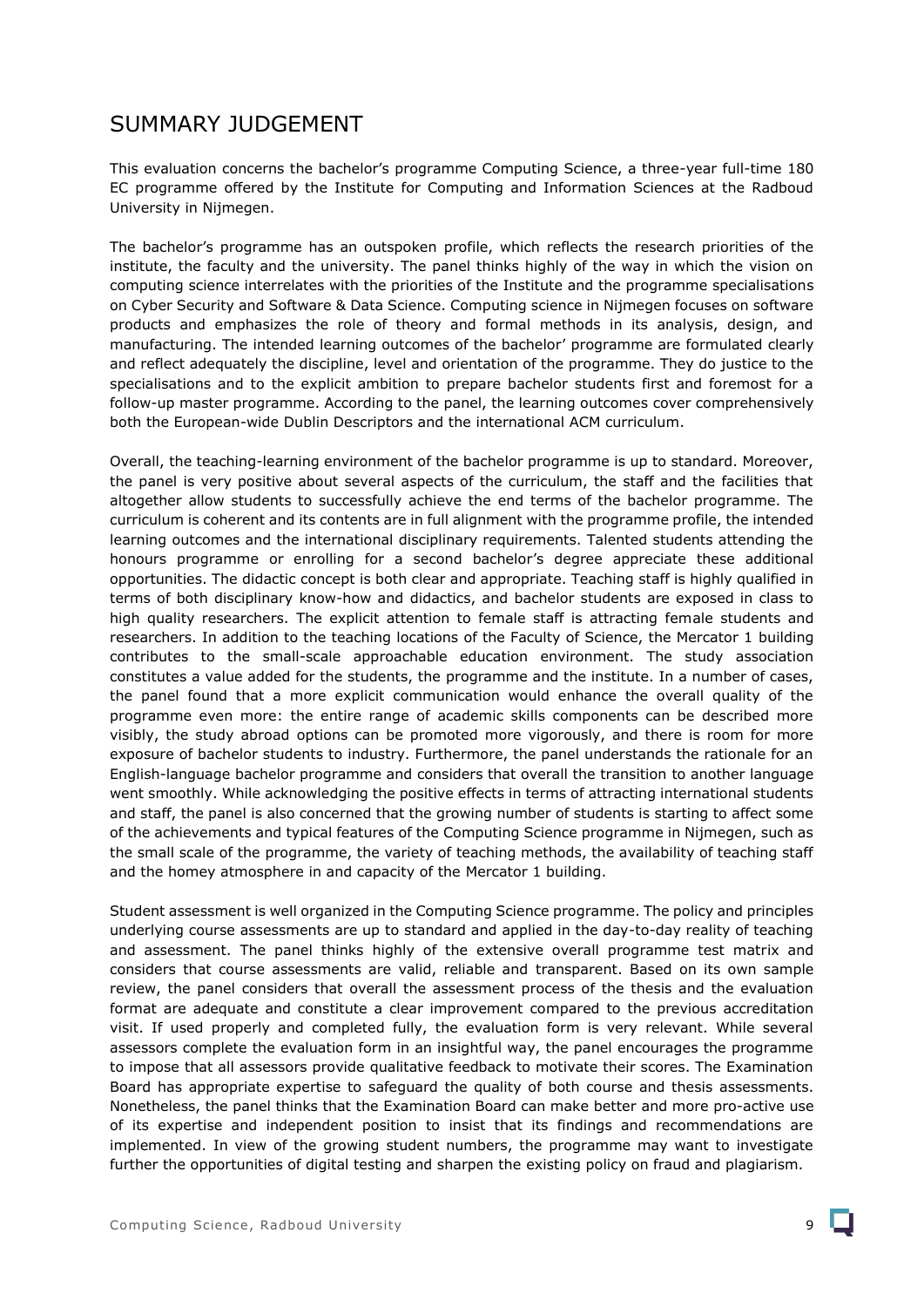Bachelor students who graduate from the Computing Science programme are adequately prepared for a follow-up study. Having established that all bachelor theses meet at least the minimum requirements of what can be expected of a final project at bachelor level – and are often of higher quality – it is fair to state that the intended learning outcomes of the programme are achieved at the end of the bachelor curriculum. Graduates may well be fit for a position on the labour market, too, but there is no evidence for the moment confirming that students leave university with a bachelor's degree and pursue a professional career in industry. In this regard, the panel recommends the programme to follow-up more systematically the academic/professional careers of its bachelor graduates.

Across all standards, the panel noticed that the programme has done a great job in addressing the numerous recommendations of the previous accreditation committee. This results in a good quality programme and fewer specific points for improvement. Currently there is one major development – the growing number of students - that requires the attention of the programme. The panel noticed during the discussions that all stakeholders understand the concerns, are aware of the challenges and are working on the different elements but was surprised that they do not seem to consider the situation acute. The panel therefore calls on the management to take a more proactive stance in developing a strategy - and in implementing the resulting policies – on how to accommodate the growing student numbers while maintaining the level of good quality small scale education.

In sum, the panel concludes that the quality of the bachelor's programme Computing Science is up to standard on all accounts, hence its overall positive conclusion.

The panel assesses the standards from the *Assessment framework for limited programme assessments* in the following way:

| Bachelor's programme Computing Science    |                    |
|-------------------------------------------|--------------------|
| Standard 1: Intended learning outcomes    | meets the standard |
| Standard 2: Teaching-learning environment | meets the standard |
| Standard 3: Student assessment            | meets the standard |
| Standard 4: Achieved learning outcomes    | meets the standard |
| General conclusion                        | positive           |

The chair, em. prof. dr. T. (Theo) D'Hondt, and the secretary, M. (Mark) Delmartino MA, of the panel hereby declare that all panel members have studied this report and that they agree with the judgements laid down in the report. They confirm that the assessment has been conducted in accordance with the demands relating to independence.

Date: 30 March 2020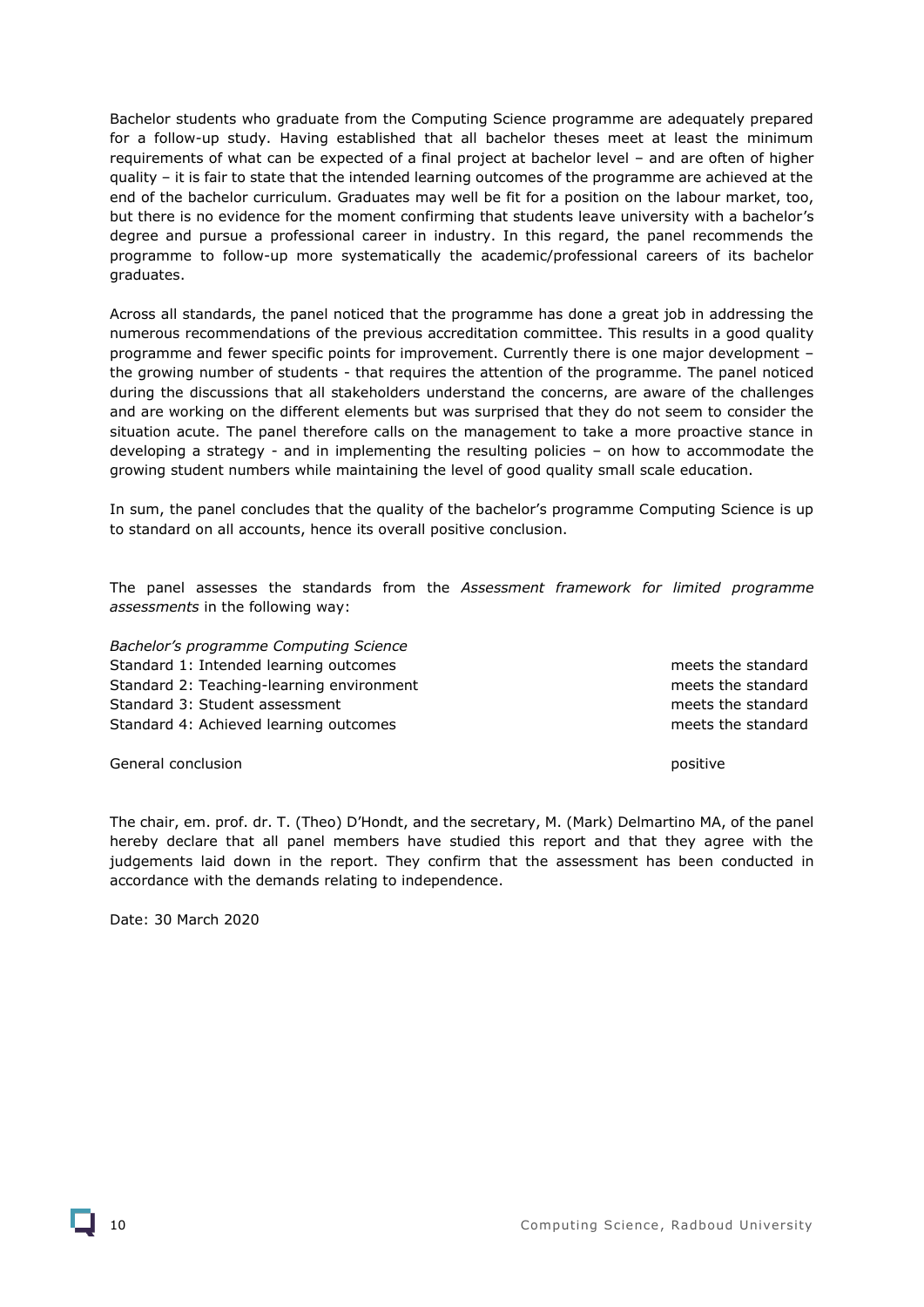# <span id="page-10-0"></span>DESCRIPTION OF THE STANDARDS FROM THE ASSESSMENT FRAMEWORK FOR LIMITED FRAMEWORK ASSESSMENTS

#### **Standard 1: Intended learning outcomes**

The intended learning outcomes tie in with the level and orientation of the programme; they are geared to the expectations of the professional field, the discipline, and international requirements.

#### **Findings**

#### *Profile*

The bachelor programme Computing Science is offered by the Institute for Computing and Information Sciences (ICIS). In the Faculty of Science of Radboud University (RU), ICIS is both an interdisciplinary thematic research institute and an educational institute: the educational institute is responsible for the bachelor's and master's programmes Computing Science and the master Information Sciences. The latter programme is not part of this cluster assessment. The bulk of its teaching staff are members of the research institute and the programme specialisations correspond with the core domains of the research institute. Since the previous accreditation visit in 2013-2014, the bachelor programme has changed in different ways: main differences are the two specialisations tracks - Cyber Security and Software & Data Science – and the fact that since September 2018 the bachelor programme is offered in English.

The panel gathered from the self-evaluation report and the discussions on site that the computing science programmes at RU have a clear profile within the Dutch higher education landscape. Computing science in Nijmegen focuses on software products and emphasizes the role of theory and formal methods in its analysis, design, and manufacturing. Moreover, it is viewed as a constructive science: researchers and students design, build and analyse products according to academic standards, using and developing knowledge about these products and the production process. In comparison to other bachelor's programmes in the Netherlands, computing science at RU covers extensively three major programming paradigms (imperative, object oriented, functional) and their associated styles of computational thinking and problem solving. Furthermore, the panel noticed that Nijmegen is well known – also among potential students - for its attention to Cyber Security, one of the ten leading research areas of RU and a prominent specialism in its computing science programmes.

The primary goal of the three-year full-time bachelor's programme Computing Science is to train students for a subsequent master's programme. Nonetheless, students who envisage entering the labour market upon graduation acquire both a theoretical and a practical foundation which enables them to embark on a professional career in computing science. In fact, Radboud students with a bachelor's degree in Computing Science are expected to have a solid foundation in the science of computing, will be specialised in Cyber Security or Software & Data Science, will have been outside the computing science 'bubble' via a minor and free electives programme, and should be able to apply their knowledge and skills in a team-based setting to real world problems.

#### *Intended learning outcomes*

The programme aims are reflected in the intended learning outcomes (ILOs), which are listed in Appendix 2 to this report. The panel noticed that the ILOs cover all Dublin descriptors at bachelor level. The programme's end terms are formulated adequately for a programme at bachelor's level and their description is detailed. ILOs common to all computing science students are organised in categories. For each category, the learning outcomes list what students are expected to achieve in a very concrete way, notably with regard to system development, research and reflection. The panel noticed that the research category is well covered in the ILOs and appreciates that all students are expected to acquire elements of law within a computing science context. In addition, students gain several additional competences that are specific to their specialisation: Cyber Security or Software &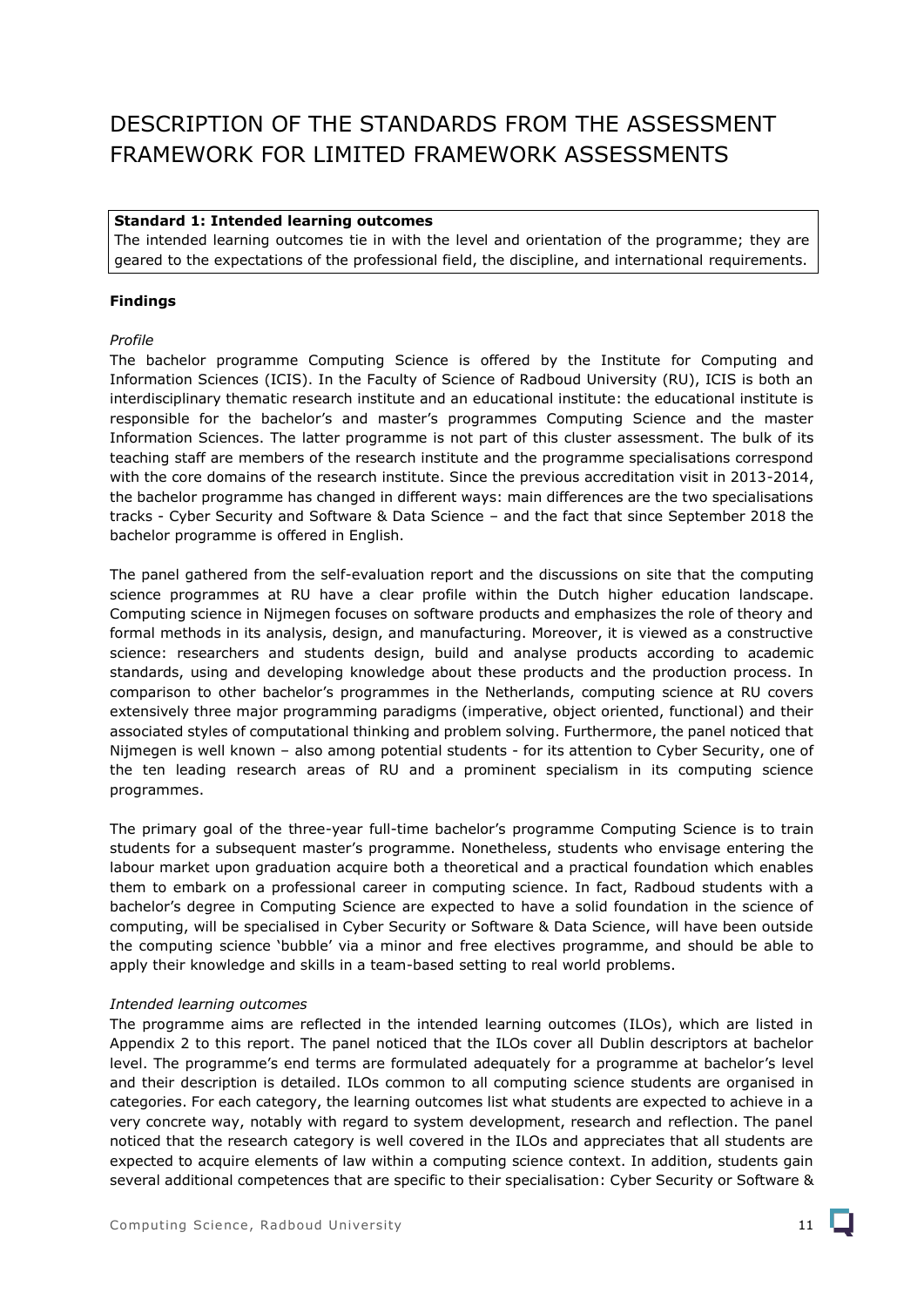Data Science. Furthermore, the panel acknowledges that all competences are pursued in the programme end terms: the ILOs in the categories system development, core and specialisations concentrate on the knowledge domains, while the skills and attitudes of the computing science students are covered in the categories general, research and reflection.

There is a common understanding among Dutch universities offering computer science programmes that the so-called ACM Computer Science Curricula 2013 serve as domain-specific framework of reference for undergraduate programmes. The panel gathered from the extensive and good quality analysis in the self-evaluation that this is also the case for the bachelor's programme Computing Science at RU, whose ILOs cover the eleven characteristics of computer scientists as formulated by the Association for Computer Machinery. These characteristics, as well as a link to the reference document, are provided in Appendix 1 to this report. Comparing the Computing Science programme to the domain-specific profile, the panel noticed that the differences are minor and reflect the focus of the RU programme on cyber security, software systems and data science.

### *Professional field*

The ILOs of the bachelor's programme Computing Science include explicit reference to preparing students for a next career step and to reflecting on the roles and activities of computer scientists in a job context. The panel noticed that the relevance of the programme objectives and the curriculum contents are checked and discussed regularly with the professional advisory committee (*Commissie Afnemend Veld*). This was confirmed during the visit by members of the advisory committee, which has been active for quite some time and was unanimously positive of the programme developments.

### **Considerations**

The panel considers that the bachelor's programme Computing Science has an outspoken profile, which reflects the research priorities of the institute, the faculty and the university. The panel thinks highly of the way in which the vision on computing science interrelates with the priorities of the Institute and the programme specialisations on Cyber Security and Software & Data Science. Given this well-grounded profile, Computing Science in Nijmegen takes up a position of its own within the Dutch higher education landscape of computer science programmes.

The panel appreciates the clear and specific way in which the end terms of the programme have been formulated: the intended learning outcomes reflect adequately the domain (computing science), the level (bachelor) and the orientation (academic) of the programme. The ILOs also do justice to the specialisations and to the explicit ambition to prepare bachelor's students first and foremost for a follow-up master's programme. According to the panel, the learning outcomes cover comprehensively both the European-wide Dublin Descriptors and the international domain-specific ACM curriculum.

The academic orientation of the programme does not prevent students from acquiring relevant competences to enter the labour market as academically trained professionals. In this regard, the panel welcomes the role of the professional advisory committee in ensuring that the programme objectives and the curriculum contents remain up-to-date in the rapidly evolving field of computing science.

#### **Conclusion**

*Bachelor's programme Computing Science:* the panel assesses Standard 1 as meets the standard. .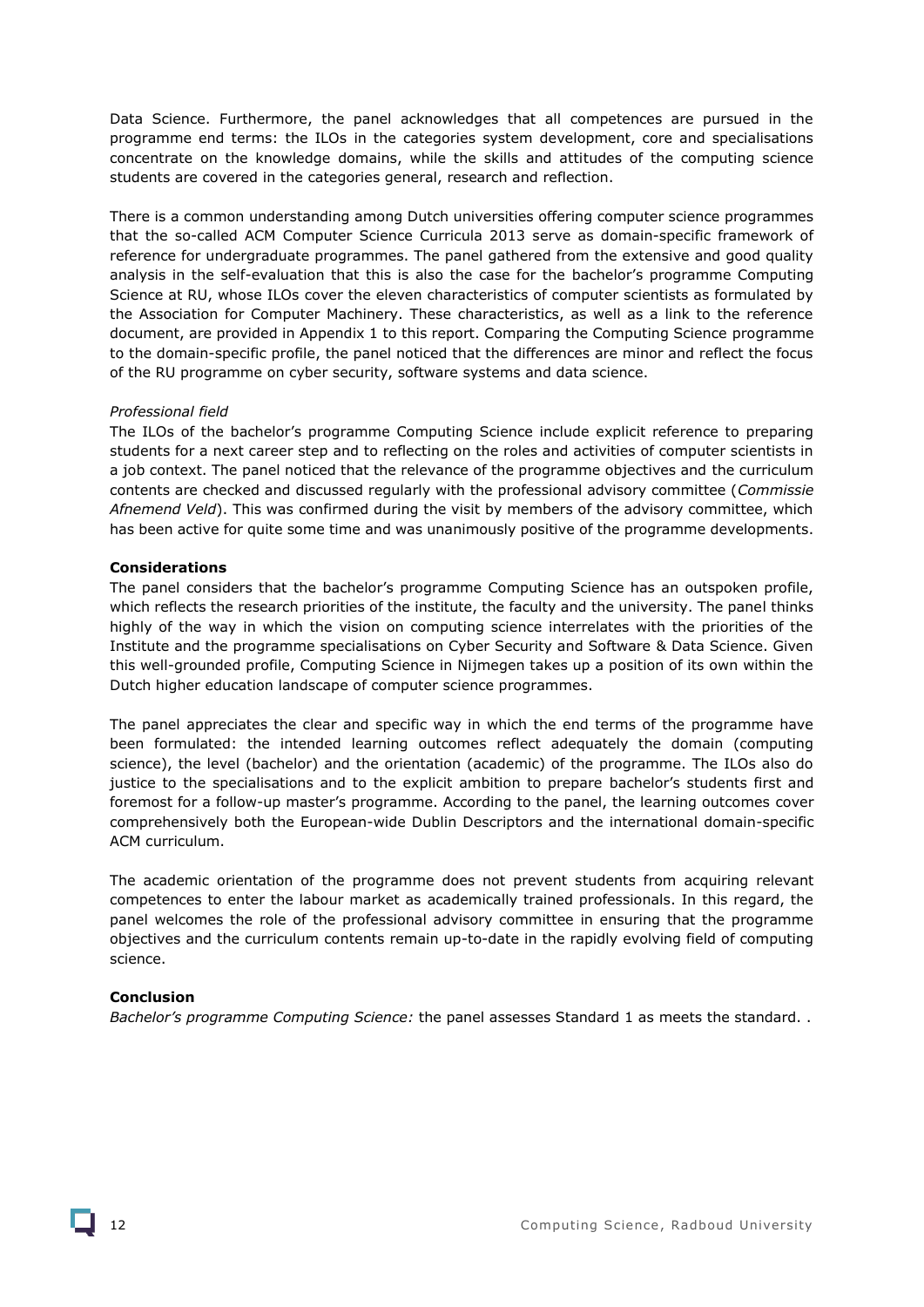#### **Standard 2: Teaching-learning environment**

The curriculum, the teaching-learning environment and the quality of the teaching staff enable the incoming students to achieve the intended learning outcomes.

### **Findings**

#### *Curriculum*

The bachelor's programme Computing Science amounts to 180 EC, which are spread equally over three years of four quarters each. The curriculum consists of core courses (129 EC), specialization courses (24 EC), a minor (15 EC) and free electives (12 EC). Appendix 3 to this report provides an overview of the curriculum. The panel gathered from the information materials that the curriculum is a balanced mixture of single quarter 3 EC courses and 6 EC semester courses; thematically related courses are organized in course series ('leerlijnen').

The panel obtained extensive information on the bachelor's programme and its curriculum in the selfevaluation report and the annexes. Studying the materials, the panel found that the curriculum is well-thought through and very coherent across the three years. The first year features several courses on mathematics and computing science theory, which allows students to reflect whether they have made the right choice, provides a good foundation for the remainder of the programme and supports students in making an informed choice about the specialization. In the second year students deepen the core knowledge and specialise in either Cyber Security or Software & Data Science. The third year includes core courses that require some level of maturity and encourages students to think about their future preferences when they personalise their curriculum through the minor period, free electives and the bachelor's thesis.

During the visit, the panel looked into several course materials and found these to be of good quality and at the proper level for an academic bachelor's programme. It gathered from the detailed bachelor assessment matrix, which relates the learning goals per course to the overall end terms of the programme, that altogether the courses cover the intended learning outcomes of the bachelor's programme Computing Science. Furthermore, the panel noticed that the bachelor's programme covers all 18 knowledge areas defined by the ACM Curricula 2013. In order to ensure that first-year students get a comprehensive overview of the discipline, 16 knowledge areas are addressed during the propaedeutic year. Comparing the Computing Science programme with the model ACM curriculum, the panel found that next to the many similarities, there are a few differences that align with the profile and priorities of the institute, faculty and university: there is more attention at RU for Information Management and for Algorithms and Complexity, while System Fundamentals, Software Development Fundamentals and Graphics and Visualization are covered to a lesser extent than envisaged in the ACM curriculum. Further to its considerations on the programme's end terms, the panel found that that the Computing Science curriculum is in full alignment with the programme profile, the ILOs and the international domain-specific requirements.

An important topic of discussion during the site visit was the attention in the curriculum to academic skills. According to the student chapter in the self-evaluation report, students struggle during the first two years with writing academic reports and giving presentations, as these skills are only covered sparsely before the fourth-semester course on research methods and the fifth-semester course on academic writing. The panel gathered from the staff – and students confirmed this during the visit, as well – that there are several opportunities to acquire knowledge on research methods and practice writing and presentation skills during the first part of the programme. It seems that there is a lot more attention to academic skills than what is covered in the dedicated '*leerlijn*'. The panel therefore suggests to make the entire 'package' of academic skills components more visible in the curriculum description.

Another topic of discussion was the involvement of industry in the programme and the preparation of bachelor's students for a professional career. The panel noticed in the self-evaluation that following a recommendation of the previous accreditation committee, the programme had undertaken several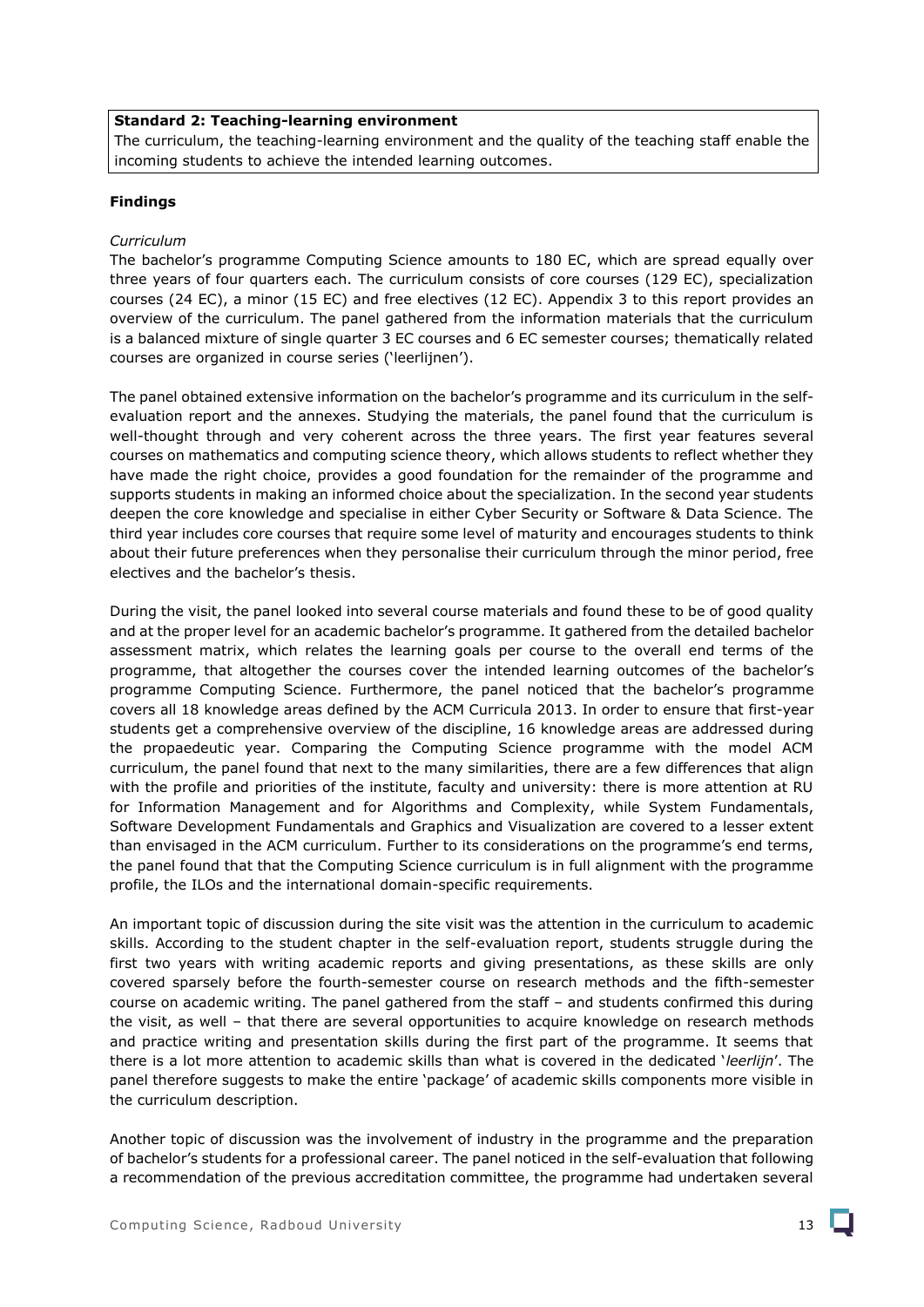steps to improve the link with the professional field: three courses – Requirements Engineering, R&D Project, and Software Engineering – have a direct link with the professional field; in the GiPHouse, a RU-based software company run by students, students operate in a project team to implement an IT solution for a real customer as part of the Software Engineering course; throughout the entire curriculum, students participate through the Reflection and Vocational Orientation course in different activities such as lunch lectures or industry excursions; students with a particular interest in the professional field can do a bachelor's thesis project in industry. The discussions on site, the review of course materials and the visit to the GiPHouse demonstrated according to the panel that the programme had taken at heart the recommendation, but that there was room for further improvement in the uptake of the initiatives. Overall, it seems that only a limited number of students effectively undertake a placement period in industry because the time available for such thesisrelated internship is too limited and thus not interesting for companies. Moreover, the current setup of the GiPHouse is such that bachelor students mainly work in-house as programmers while master students co-ordinate the work and the contacts with industry. A review of the Reflection and Vocational Orientation course materials showed that the activities can be sharpened in order to fully reach the learning goals. Whilst acknowledging the many positive steps taken in this regard, the panel found that both the involvement of industry and the preparation of students can be enhanced: the programme could invest more in its contacts with industry to ensure that bachelor students can do an internship while at the same time it could promote this opportunity more with students. Moreover, the panel thinks the GiPHouse is a very laudable initiative but considers that the role of bachelor's students in this endeavour can be enhanced.

Students who desire more challenges can combine the bachelor Computing Science with a bachelor's degree in Mathematics and obtain two bachelor's degrees in three years with a total study load of 225 EC. Students indicated to the panel that this option is widely communicated, also prior to enrolment. In fact, the panel noticed that on average 10 to 15 students per year start the combined programmes. One student emphasised that the existence - and facilitation - of this combination influenced her decision to enrol at RU. Students interested in education can opt for a 30 EC minor programme, leading to a second degree teaching qualification. Alternatively, the best performing students in the propaedeutic phase can enrol for an honours programme, either university-wide or faculty-specific. Two students were very enthusiastic about the latter variant, which focuses on multidisciplinary work and in-depth research in small groups with biology, physics, mathematics and chemistry students. It challenges students to get out of their comfort zone through multidisciplinary work and master-level courses; moreover honours students develop particularly strong research skills. Asked what part of the studies had helped them most in their current job, one alumna referred to the honours programme.

#### *Language of instruction*

Since September 2018, the bachelor's programme is taught entirely in English. The transition to an English language programme was implemented to increase the intake of international students in order to offer students a multi-cultural teaching environment and to be able to attract the best teaching staff. Moreover, it matches the language of instruction in both the master's programme Computing Science and the bachelor's programme Artificial Intelligence. The panel discussed the language transition in several sessions during the visit because students had indicated in the Student Chapter that they were not convinced of the benefits of the switch and were concerned it would impact on the quality of education. The panel gathered during the interviews that the transition had happened gradually as several courses were already offered in English before 2018. Moreover, students mentioned that the initial concerns reported in the Student Chapter at the end of the first year of implementation, had been mitigated in the meantime: almost all students and all staff are competent in English and with the support of the study association Thalia international students blend in well with Dutch students. Moreover, the programme is monitoring adequately the diverse levels of prior knowledge of the international student intake. The panel understands the rationale behind the decision to switch to an English-taught bachelor programme and thinks that the programme has addressed adequately the teething problems that usually accompany such transition.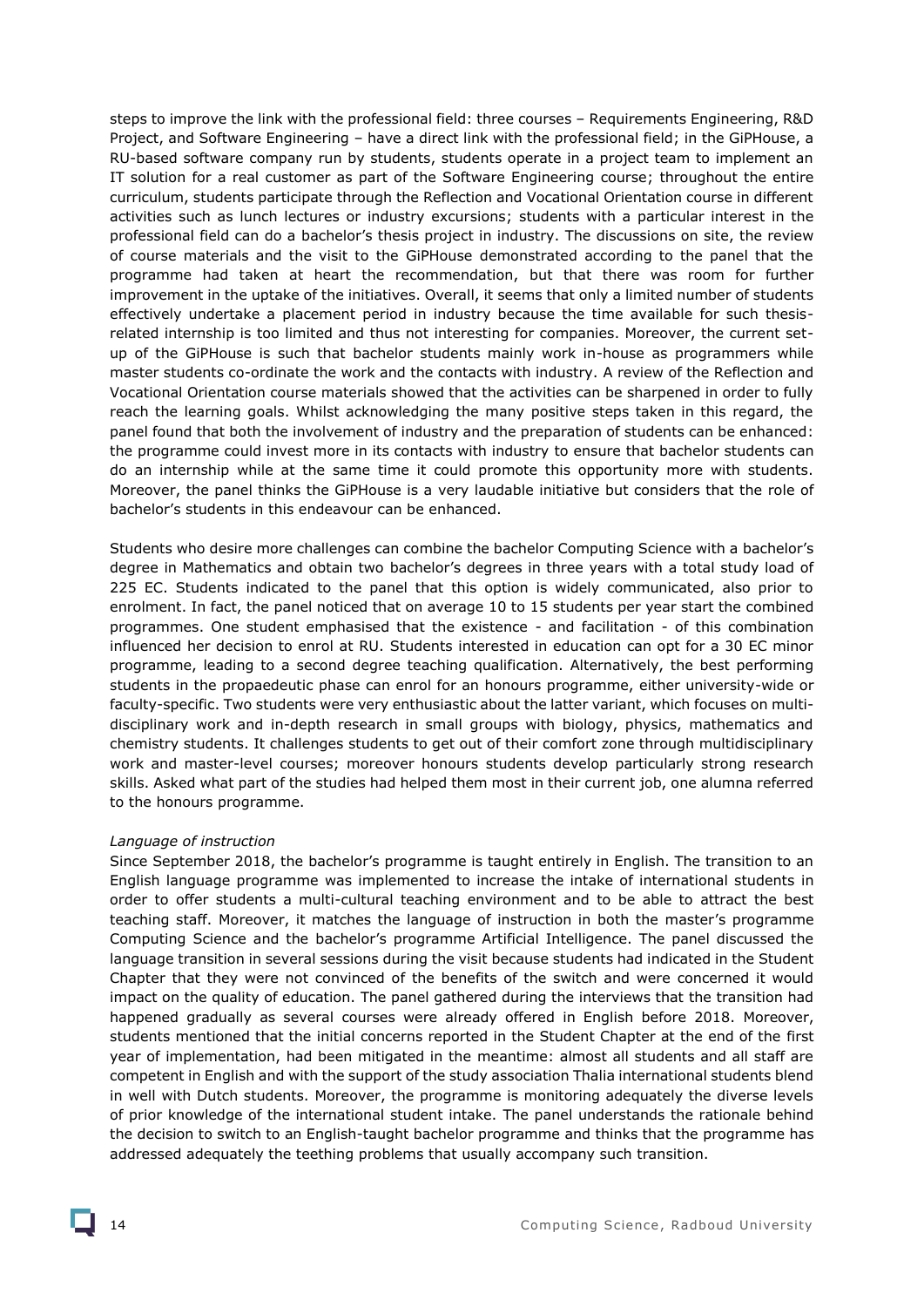#### *Educational concept*

The bachelor's programme adopts a didactic concept that emphasizes a constructive approach. Students acquire understanding (knowledge and skills) in a solution-driven way: based on the available understanding, new understanding is acquired and integrated, strengthening the existing understanding. Students learn that acquiring knowledge is an iterative process: solving a problem may require solving sub-problems or applying known solutions to the problem. The didactic concept is applied in the programme right from the start by including open-ended assignments and projects. Both the complexity and the level of autonomy of tasks and assignments is increased gradually. The goal is to make students aware of their existing understanding, help them identify missing understanding and obtain the skills to acquire new understanding. According to the panel, the educational concept is well conceived and particularly suitable for the programme given Nijmegen's vision on computing science as a constructive science.

The panel observed furthermore that the programme courses feature a wide variety of teaching methods ranging from plenary lectures and lab sessions to self-study, team projects and discussions. Students indicated that they appreciate this variety, as well as the relatively high number of contact hours: on average students meet their teachers for 25 hours per week during the first two years.

The panel noticed that this attention to teacher and peer contact is part of a broader philosophy within the institute to offer Computing Science students an approachable education environment. Students indicated both in the report and during the visit that the relatively small scale of the study is a particularly strong point. Several students and alumni mentioned that this feature was an important element in their decision to enrol at RU and confirmed that in this regard the study lived up to the expectations: teachers know their students personally, know what they are up to and take time to help them.

At the time of the site visit, the programme was implementing for the second year the so-called 'onderwijsluwe week': following the decision of the Faculty Board, lecturing staff was to reduce the number of teaching weeks from 8 to 7 in each quarter in order to allow students more time to finish assignments and study for the exams. Students had indicated in the student chapter that the principle was fine but that the implementation left to be desired. During the visit, students clarified that several teachers had struggled with this approach during the first year of implementation, but had adjusted their teaching in the meantime. The panel understood furthermore that this organisational decision was imposed by the faculty. Its implementation encountered some teething problems which in the meantime are monitored attentively, formally and informally, and at different levels.

#### *Intake*

Since the previous accreditation visit, the number of incoming students has increased. The creation of the Cyber Security track and the termination of the Information Science bachelor's programme in 2012 resulted in a first big increase of the student numbers from 33 in 2012-2013 to 72 in 2013- 2014. Afterwards the inflow grew modestly but systematically. Following the transition to a fully English taught language programme, the student number increased substantially – from 102 students in the last 'Dutch' programme year 2017-2018 to 162 and 176 respectively in 2018-2019 and 2019-2020. The programme has always attracted a handful of international students, mostly from Germany. The number and share of international students has boomed in the last two years: in September 2019, 50 international students enrolled in the Computing Science bachelor's programme, representing nearly 30% of the total intake.

The panel understood from the Self-Evaluation report that the growing number of students is impacting in several ways on the teaching and learning environment: it requires more teaching staff, different teaching and assessment methods, different facilities, etc. Moreover, it seems to jeopardise the small-scale, approachable character of the programme. The discussions on site revealed that all stakeholders understand the concerns and are aware of the challenges but do consider the situation to be acute. While the panel had expected a more pro-active attitude based on a concrete analysis and action plan on how to overcome or mitigate the consequences of the student growth, the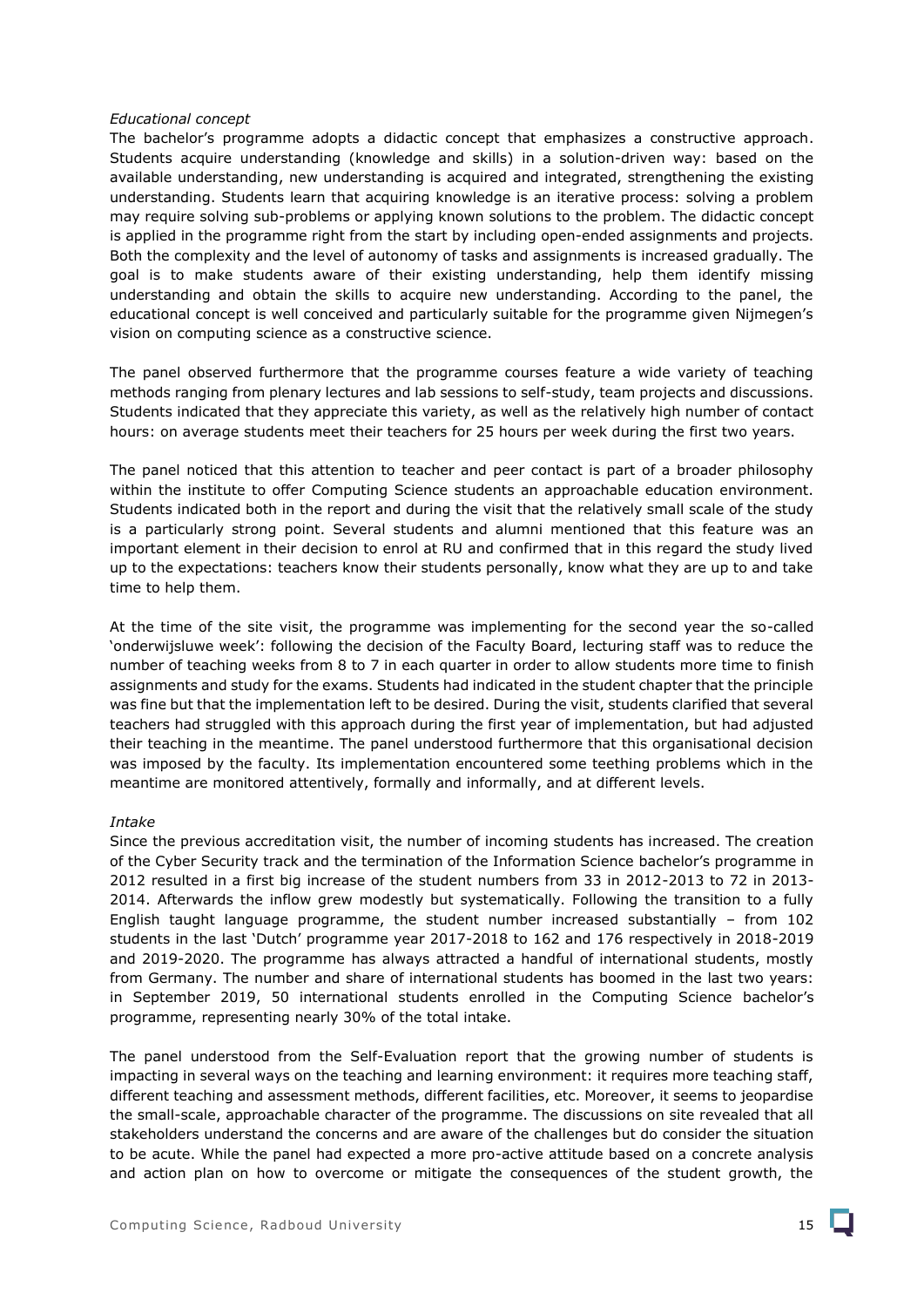management indicated that they were looking into the situation and were working on the different elements. The panel suggests nonetheless that the programme takes a more proactive stance and formulates a policy / strategy on how to accommodate the growing student numbers while maintaining the level of good quality small-scale education.

Furthermore, the panel noticed that the share of female students is steadily increasing, but still very low: from 4% in 2013-2014 to 11% in 2016-2017 and 15% in 2017-2018. The increase of international students has positively impacted on the share of female students. The panel gathered from the information that the programme is actively looking into promoting computing science for both male and female students. It is supported in this endeavour by the Radboud Women of Computing Science, a committee founded in 2014-2015 by female staff and students who aim to attract female students into computing science and stimulate them to continue their career in this domain. The detailed breakdown of the respective student cohorts indicates that the share of female students is on the rise since 2015-2016.

### *Feasibility*

The panel learned that since the previous accreditation, the programme has taken several initiatives to enhance the feasibility of the programme. In so far as the first year is concerned, the tutor is actively engaged in supporting students; because bachelor's students have different entry levels when they enrol in the programme, lecturers can ask the tutor to provide meetups for the students to overcome difficulties. As a result the share of students obtaining a positive Binding Study Advice has increased from 58% in 2012-2013 to 75% in 2017-2018.

Students indicated both in the information materials and during the site visit that the workload is high but corresponds to what can be expected of a programme with a full-time study load of 60 EC per year. As there are no specific courses that systematically hinder a smooth and timely realisation of the curriculum, students consider that the overall programme is feasible. This statement, however, seems to be contradicted by the overall success rate: less than a quarter of the students who enrol in year 2 graduate within the nominal period of three years, while just over half of the students do so in four years. The panel was informed that the programme recently surveyed students about their study investment and the potential hurdles in the curriculum: 40% of the respondents indicated they have a structural job next to their study and 22% deliberately choose not to study full-time. Students indicated that the workload is spread unevenly with the second year being more difficult than the third year. Moreover, students do encounter problems with individual courses: the survey identified four such courses (three of which in the second year); the programme management is now investigating how to improve their feasibility. While the third year is reportedly easier content-wise, it does require careful planning, individual choices and more individual work with fewer contact hours; in this regard the bachelor's thesis causes (further) study delay for almost half of the students. The panel appreciates the efforts of the programme to monitor the feasibility of the programme and to undertake action whenever this is required. It is aware that very often reasons for completing the study with a considerable delay are outside the scope of the programme.

#### *Staff*

The self-evaluation report provides an overview of the teaching personnel at ICIS. The education institute deploys education formation from the research institute, which means that teaching staff belongs to one of the three research sections of ICIS: Software Science, Data Science or Digital Security. The panel learned that courses are always coordinated by teaching staff with a research position, that every course features at least one expert as lecturer and that the Faculty of Science expects its (top) researchers to also teach first year bachelor's students. The panel appreciates this approach and policy.

The panel was informed that the institute, faculty and university are paying attention to attracting female staff who in turn serve as role models for attracting new students and PhD researchers. Currently, 20% of the ICIS teaching staff – five full professors and three assistant professors - is female. The panel welcomes this consistent effort, which seems to bear fruit.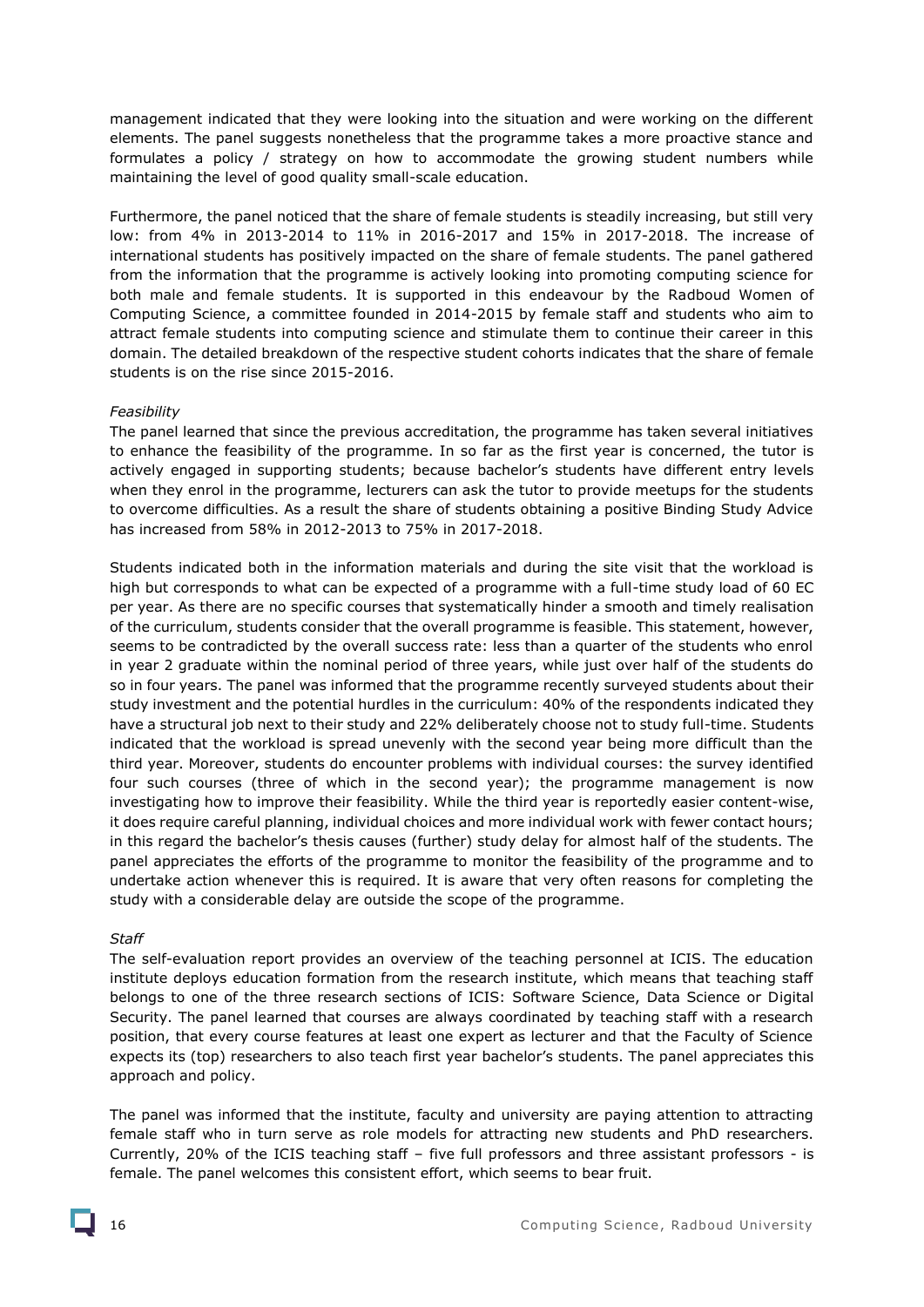Almost all lecturers have a basic or senior teaching qualification or are in the process of obtaining such educational qualification. The panel learned that teaching skills are considered important at RU and ICIS: the central Educational Support department offers several training schemes for lecturers, while the Education Board of the Institute organizes teacher days, issues teacher guidelines and informs staff during bi-monthly staff lunches. Following the decision to move to an English-taught programme, the English language proficiency of all staff teaching in the bachelor's programme was evaluated; while the central university service found that there was no need for additional training, some staff did follow a course to enhance their language skills. Students indicated in the student chapter and during the visit that they think highly of the domain-specific know-how and the didactic qualities of the staff; the teachers' level of English is invariably sufficient.

The panel noticed in the information materials that staff numbers relate to the entire institute and the three programmes it is responsible for. During the academic year 2018-2019, 39 scientific staff members – full/associate/assistant professors and appointed lecturers - were involved in teaching. The panel observed that over the past few years the number of students in the three programmes has increased significantly while there was hardly any increase in the institute's teaching staff: the staff-student ratio went up from 1:36 in 2015 to 1:53 in 2018. According to the programme management, this increase has been mitigated by hiring teaching assistants and will be further reduced when several vacancies are eventually filled. Students from their side indicated that the level of individual support they were used to receive from teachers is going down. The teachers are still very much willing to help but are reaching their limits in supporting an ever growing number of students. As already mentioned with regard to intake, the panel sees room for a more pro-active stance of the management to treat the high student intake as an acute issue.

#### *Facilities*

The computing science programmes are housed in the Mercator 1 building. While teaching locations are also located in other buildings of the Science faculty, the panel noticed during a guided tour that this building is really the home base of both staff and students: spread over three floors, there are offices for lecturers, study places for students and the board room of the study association Thalia. It also hosts the New Devices Lab and the student company GiPHouse. The panel acknowledges that the building contributes to creating a homey atmosphere and allows for frequent contacts between and among students and staff. However, its capacity is hardly sufficient for the current 'inhabitants', let alone for any further growth in staff and student numbers. After visiting the data security lab as one example of the lab facilities, the panel voiced its concern to the management about the limited space in the lab and the number of students and researchers it was expected to accommodate.

The panel noticed that Thalia, the study association of Computing Science in Nijmegen, plays an important role in building a community among and providing services to students: it is involved in the introduction week and organizes several activities throughout the year involving alumni and industry. The panel learned that Thalia offers introductory courses to students on supporting tools such as Linux, LaTeX and Git that are not covered in the regular curriculum. Another recent initiative is the co-organization of a bachelor's thesis market to inform students about thesis projects in industry. The institute considers the study association as a reliable partner and provides good support for their activities. According to the panel, the study association constitutes a value added for the programme and the institute.

Students play an important role in the quality system of the programme. They fill in course evaluations, are an active part of the programme committee and are represented on the education board meetings through a so-called institute assessor. Furthermore, they feel safe to share constructive criticism with the teaching staff. Students indicated to the panel that they appreciate the good contact with the programme management, that course evaluations are followed-up through the programme committee and by the teaching staff concerned.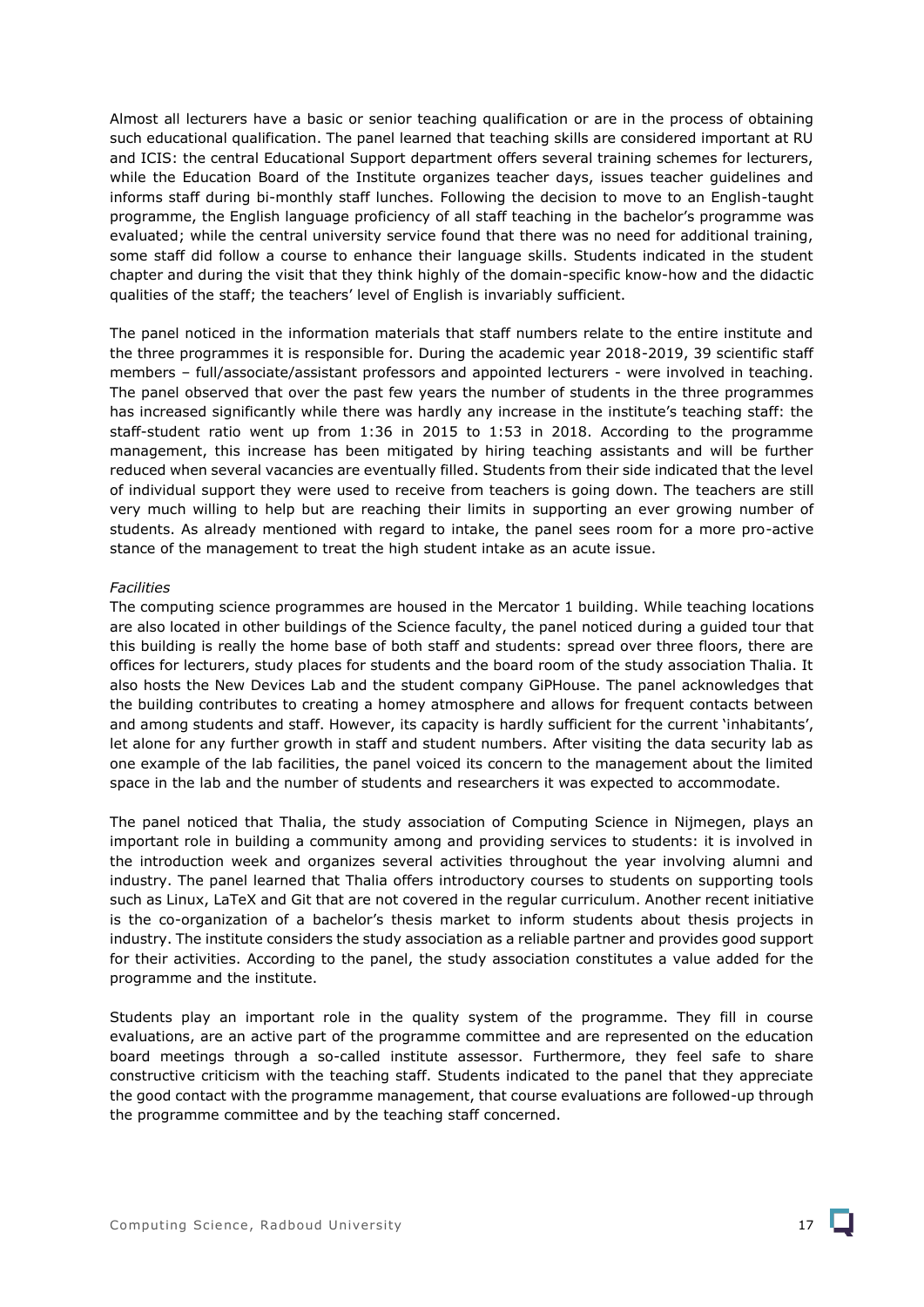#### **Considerations**

The panel considers that the teaching-learning environment of the bachelor's programme Computing Science is up to standard. In fact the panel thinks very highly about several components of the programme, and of the staff and facilities: the curriculum is coherent and its contents are in full alignment with the programme profile, the intended learning outcomes and the international disciplinary requirements; talented students attending the honours programme or enrolling for a second bachelor's degree appreciate these additional opportunities; the didactic concept underlying the programme is both clear and appropriate; the teaching staff is highly qualified in terms of both disciplinary know-how and didactics, and bachelor's students are exposed in class to high quality researchers; the explicit attention to female staff is in turn attracting female students and researchers; the Mercator building contributes to the small scale approachable education environment; and the study association constitutes a value added for the students, the programme and the institute.

Throughout the visit, the panel has come across a number of cases where a more explicit communication on the opportunities on offer would enhance the overall quality of the programme even more. In this regard it suggests the programme to make the entire range of academic skills components more visible in the curriculum description and to enhance the exposure of bachelor's students to industry in the curriculum, possibly but not exclusively through a more substantial role in the GiPHouse.

Furthermore, the panel understands the rationale for an English-language programme and considers that overall the transition to another language went smoothly. While it subscribes to the positive effects of this change in terms of attracting international students and staff, the panel is also concerned that the growing number of students is starting to affect some of the achievements and typical features of the Computing Science programme in Nijmegen, such as the small scale of the programme, the variety of teaching methods, the availability of teaching staff and the homey atmosphere in and capacity of the building. It therefore calls on the management to take a more active stance with regard to these challenges which are likely to become bigger rather than smaller in the near future.

Finally, the panel appreciates the efforts of the programme management to monitor the feasibility of the programme and to undertake action whenever this is required. It is aware that very often reasons for completing the study with a considerable delay are outside the scope of the programme.

#### **Conclusion**

*Bachelor's programme Computing Science:* the panel assesses Standard 2 as meets the standard. .

#### **Standard 3: Student assessment**

The programme has an adequate system of student assessment in place.

#### **Findings**

#### *Assessment system*

The panel noticed that the assessment system of the bachelor's programme Computing Science is based on the policy and procedures of the Science Faculty. Within the programme, there is a clear relation between the programme learning outcomes, the learning goals at course level and the test form to assess whether all learning goals have been achieved. Every course file consists of a course description, the learning goals and the exam(s) together with the correction prescription and a test matrix. By completing a test matrix, every course coordinator ensures that the different learning goals are tested and covered by the examination. Prior to the site visit, the panel studied the overall test matrix for the bachelor's programme, which lists the learning goals and test forms associated with each course.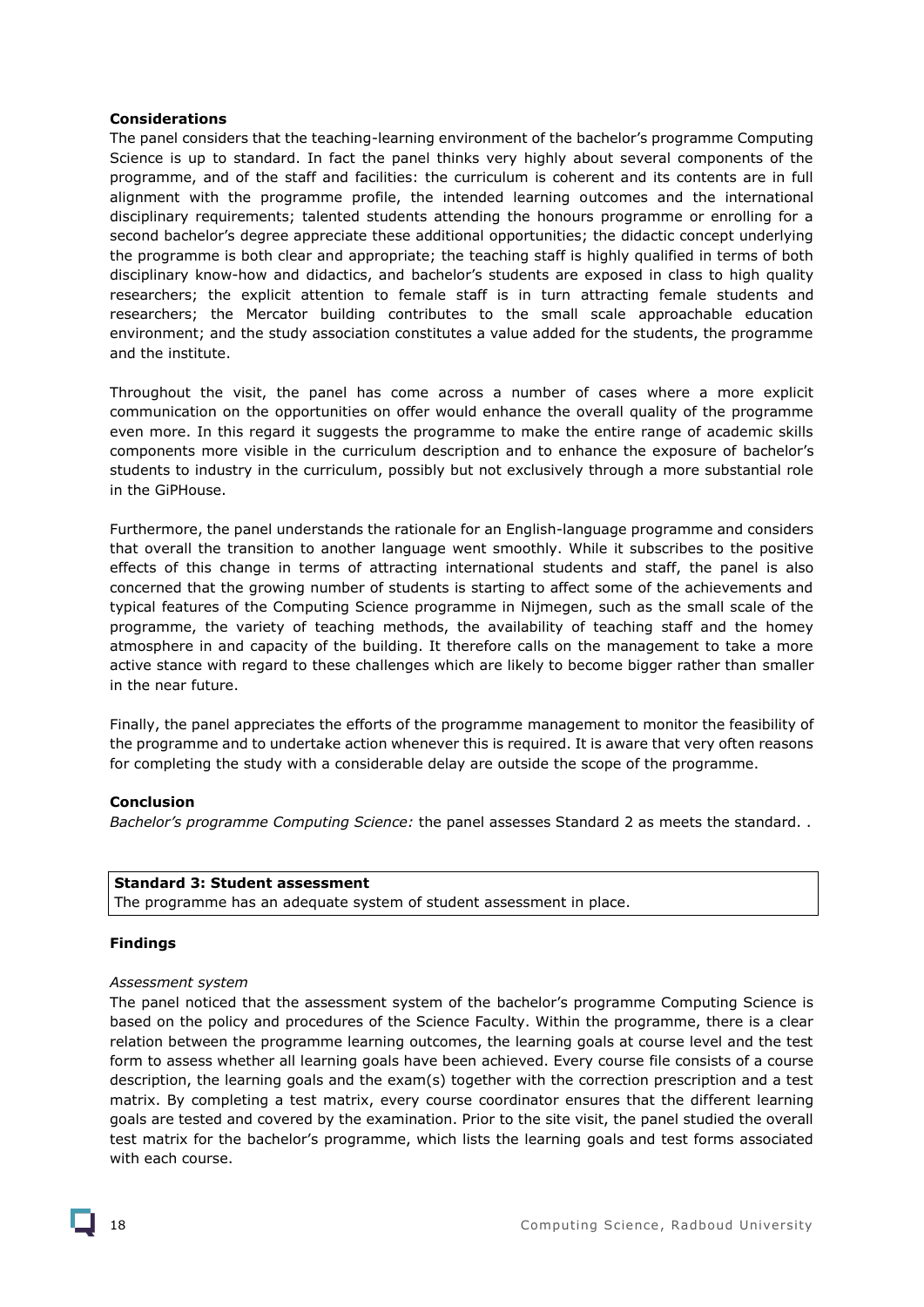The panel noticed in the overall test matrix that throughout the bachelor's programme, students are confronted with various test formats such as written exams, project exams, oral presentations, assignments, essays, (research) reports and peer review. During the first year most courses include a written exam and/or an assignment. Furthermore, every exam is created according to the four eyes principle: the course coordinator consults with a colleague to check that the exam tests what is required and whether the size, the formulation and the level of the exam are adequate.

The panel learned that in line with the provisions of the Science faculty, the Computing Science programmes are running a number of digital exams for programming courses using the campus-wide Cirrus system for digital testing. In view of the growing student numbers, the panel encourages the programme to further investigate the opportunities for digital testing.

The Computing Science programmes have a fraud policy, which is described in the Teaching and Exam Regulations and discussed extensively with students and among staff. Students confirmed to the panel that they are informed at several occasions about fraud and are well aware of the sanctions.

#### *Course and thesis assessments*

The panel noticed that the assessment principles underlying the bachelor's programme are sound and have been rigorously implemented in all courses. On site the panel looked into course files and their respective assessment forms and found these to be appropriate: the questions were valid and reliable. Students indicated during the visit that assessment is transparent: they know well in advance what they need to know for the exam and how they will be assessed.

As part of its thesis review, the panel studied a sample of 15 bachelor's theses and their respective assessment forms. Every thesis is assessed by the supervisor and a second reader using a similar but not identical evaluation form which they complete separately: the supervisor judges the product, process management, process content and presentation of the thesis, while the second reader only evaluates the product and the presentation. A short motivation is required when a dimension is marked insufficient or excellent or in case the assessor wants to change the proposed phrase of the rubric. The form also offers room for additional explanations. A third and final evaluation form is completed by the supervisor, second reader and the bachelor thesis coordinator: the supervisor and second reader propose a final grade, which is then validated by the thesis coordinator. The panel learned that this thesis evaluation format has been specifically developed following a recommendation of the previous accreditation committee. The panel thinks the evaluation form is good, provided it is completed properly. It acknowledges that the use of rubrics does contribute to a greater uniformity in the evaluation process of the bachelor's thesis. In almost all cases the panel agreed to the final score; however, the panel found that the form is not inviting for assessors to provide qualitative feedback and motivate their appreciation per dimension. In fact, the panel noticed that many supervisors / second readers only complete the motivation part in case of an outlier score. Those who do motivate their scores systematically, provide useful comments that help understand the final score. The panel welcomes the enhanced evaluation form and encourages the programme to monitor that all assessors add qualitative feedback to motivate each dimension that contributes to the final grade, not only the outlier categories.

The thesis evaluation is processed online through a faculty-wide system SPIB. Since the introduction of this system, which required an adaptation of the new evaluation form for online handling, there has been a problem with the retrieval / printed version of the evaluation form. The panel noticed that it was indeed very hard to read and review the thesis assessment form. According to the management and the Examination Board, the system is under review and should be optimized in the course of 2019-2020.

#### *Examination Board*

The Examination Board is responsible for safeguarding the quality of assessment and the realization of the intended learning outcomes in the Computing Science programmes. The panel gathered from the discussion with the Examination Board that the individual members have adequate expertise to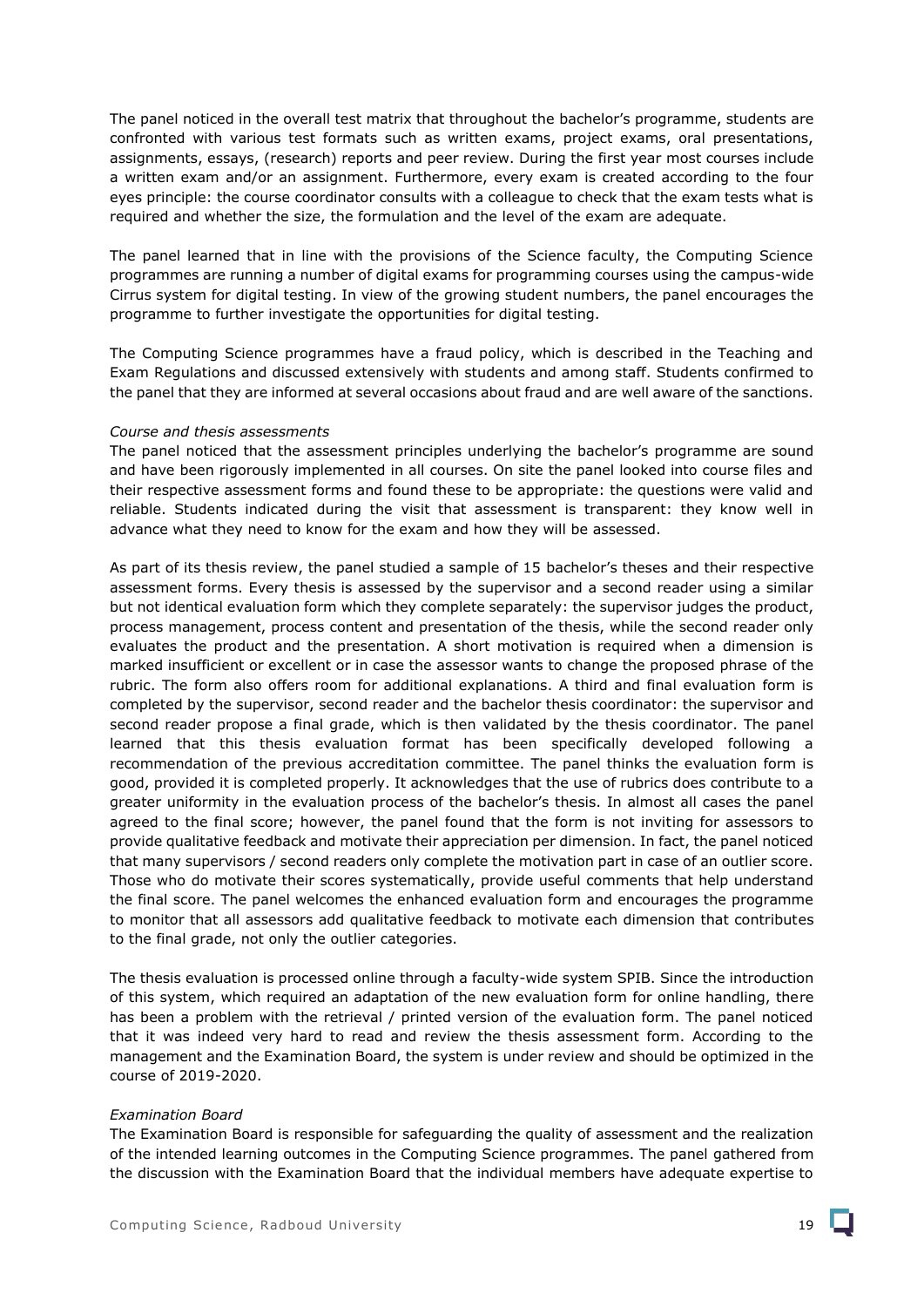fulfil their quality assurance tasks. It welcomes the random checks the Examination board performs of the course files and the respective exams and test matrices. The panel learned that the Examination Board also checks that the bachelor's theses meet the requirements in terms of content, level and form. The panel subscribes to the statement of the Examination Board that the sample check did not raise concerns with regard to the quality of the theses and the allocated scores. The Examination Board agreed with the panel that the online evaluation form is not inviting for assessors to provide additional qualitative feedback. However, the panel thought the Examination Board could have spotted that the evaluation forms were not always completed in an insightful way because qualitative feedback motivating the score was missing, and could have undertaken action in this regard.

During the discussion, the Examination Board indicated to the panel that there are many ideas for change and improvement in the Computing Science programmes, but their implementation process is slowed down because the education centre reportedly has to serve several programmes and there is a tendency at faculty level to harmonise processes as much as possible across all programmes. Issues that are currently at stake include a workable retrieval of the thesis evaluation form, formulating explicit rules on what is fraud/plagiarism in coding assignments, checking plagiarism in exam products submitted for programming courses, and devising alternative (digital) testing formats. While it acknowledges the circumstances and appreciates the commitment of the Examination Board to its quality assurance tasks, the panel did find the Examination Board rather reactive in its approach and recommends it takes a more proactive stance insisting that its findings and recommendations are implemented.

#### **Considerations**

The panel considers that student assessment is well organized in the Computing Science programme. The policy and principles underlying course assessments are up to standard. The panel thinks highly of the extensive overall programme test matrix. Based on the discussions on site and the limited sample of individual assessments it reviewed, the panel considers that the course assessments are valid, reliable and transparent. Moreover, the panel appreciates that the programme is taking fraud seriously.

Based on its own sample review, the panel considers that overall the assessment process of the thesis and the evaluation format are adequate and constitute a clear improvement compared to the previous accreditation visit. The rubric allows for precise and harmonized final grades. If used properly and completed fully, the evaluation form is very relevant. While several assessors complete the evaluation form in an insightful way, the panel encourages the programme to impose – and the Examination Board to monitor systematically - that all assessors provide qualitative feedback to motivate their scores.

According to the panel, the Examination Board has appropriate expertise and uses this to quality control the course and thesis assessments. Nonetheless, the panel thinks that the committee can make better and more pro-active use of its expertise and independent position to insist that its findings and recommendations are implemented. In view of the growing student numbers, the panel recommends the programme to investigate in particular the opportunities of digital testing.

#### **Conclusion**

*Bachelor's programme Computing Science:* the panel assesses Standard 3 as meets the standard. .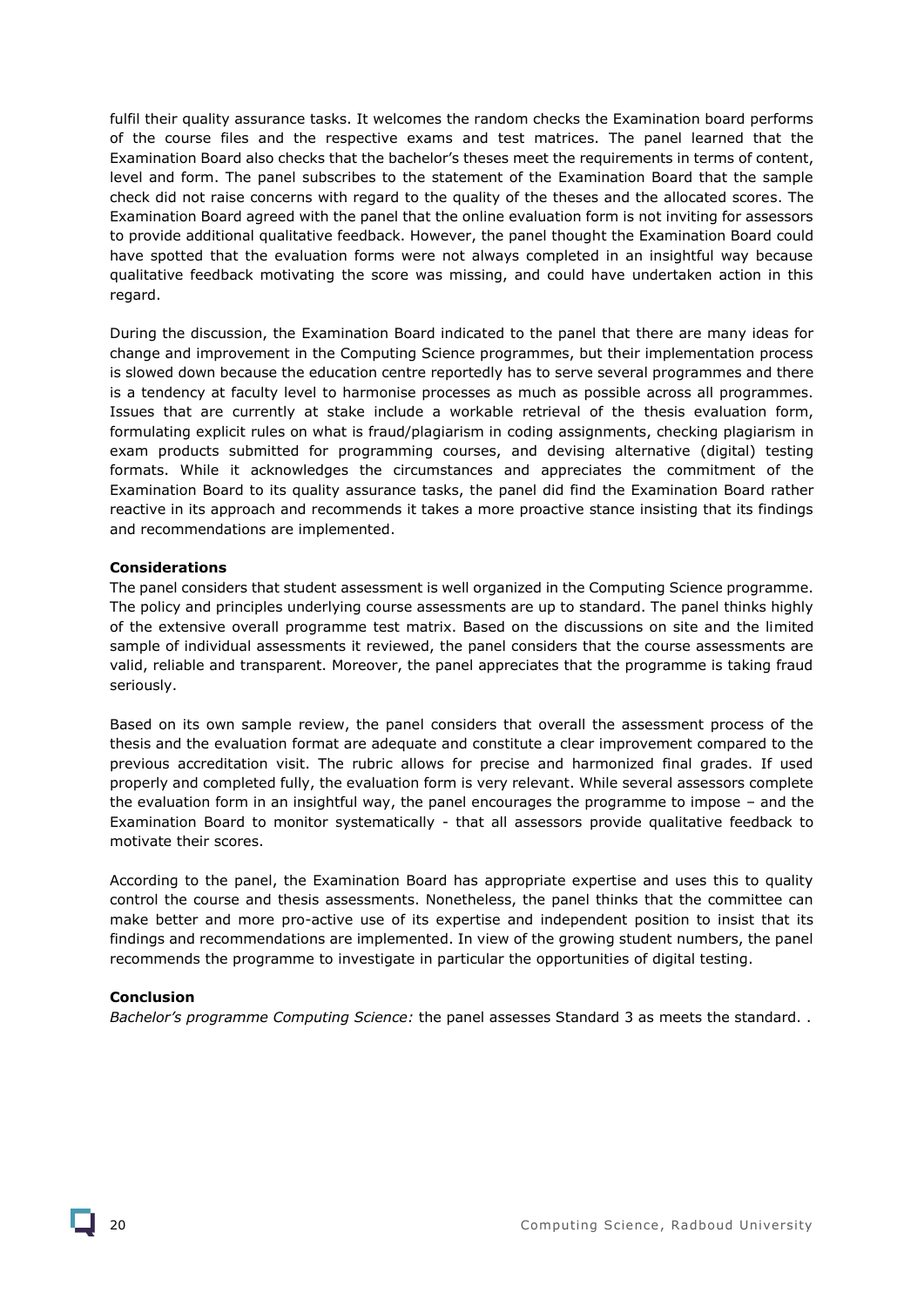# **Standard 4: Achieved learning outcomes** The programme demonstrates that the intended learning outcomes are achieved.

#### **Findings**

#### *Thesis quality*

In order to establish whether students achieve the intended learning outcomes, the panel has reviewed a sample of 15 bachelor's theses that were accepted in the academic year 2018-2019. The thesis is an individual research project and organized as a semester course. Following the recommendation of the previous accreditation committee, the bachelor's thesis has expanded from 9 EC tot 12 EC. The student chooses a supervisor among the ICIS staff members who belong to one of the three departments Software Science, Data Science or Digital Security. Students appreciate this freedom to choose a topic and a supervisor and indicated to the panel that they highly value the expertise and availability of their supervisors.

The panel found that each of the fifteen theses were of a quality that can be expected of a final project at bachelor's level. In several cases the quality of the work was high. The theses that according to the panel deserved a high score were quite complex, extensive, with a well-developed research component and written in a proper academic style. Those at the lower end of the continuum all deserved to pass but did less well on complexity, on developing the research question and in terms of academic writing.

In a previous section, the panel considered that through the individual courses, the curriculum allows students to acquire the programme's intended learning outcomes. Having reviewed a selection of bachelor's theses, the panel considers that students who successfully pass the thesis have indeed achieved all intended learning outcomes. Moreover, the panel considers that the thesis fits particularly well with the profile of the Computing Science programme and its attention to research skills.

#### *Alumni*

In addition to verifying the quality of the final deliverables, the academic and/or labour market performance of bachelor graduates is another way to establish whether students achieve the intended learning outcomes upon completion of the programme. Both the information materials and the discussions indicated that most bachelor graduates move on to a master's programme and very often do so at Radboud University. Nonetheless, many bachelor's students choose not to study full-time, hold a part-time job position in the domain of IT during their study and continue to do so during their master programme.

The panel noticed that the programme could only provide data on those bachelor graduates that continued studying at RU. While this group constitutes the majority of graduates, the panel thinks the programme would benefit from following-up more systematically the whereabouts of all graduates. According to the programme management, there are plans at faculty level to implement an alumni policy. The panel welcomes the initiative and recommends gathering and processing data on an individual programme level. This is all the more relevant in view of the growing number of students (30% in 2019, compared to 11% in 2016) who decided not to pursue their career at RU and may either have entered the labour market or enrolled for a master's degree elsewhere in the Netherlands or abroad.

# **Considerations**

Based on its review of the final thesis projects and the discussions on site, the panel considers that bachelor's students who graduate from the Computing Science programme are adequately prepared for a follow-up study. Graduates may well be fit for a position on the labour market, too, but there is no evidence for the moment confirming that students leave university with a bachelor's degree and pursue a professional career in industry. In this regard, the panel recommends the programme to follow-up more systematically the academic/professional careers of its bachelor graduates.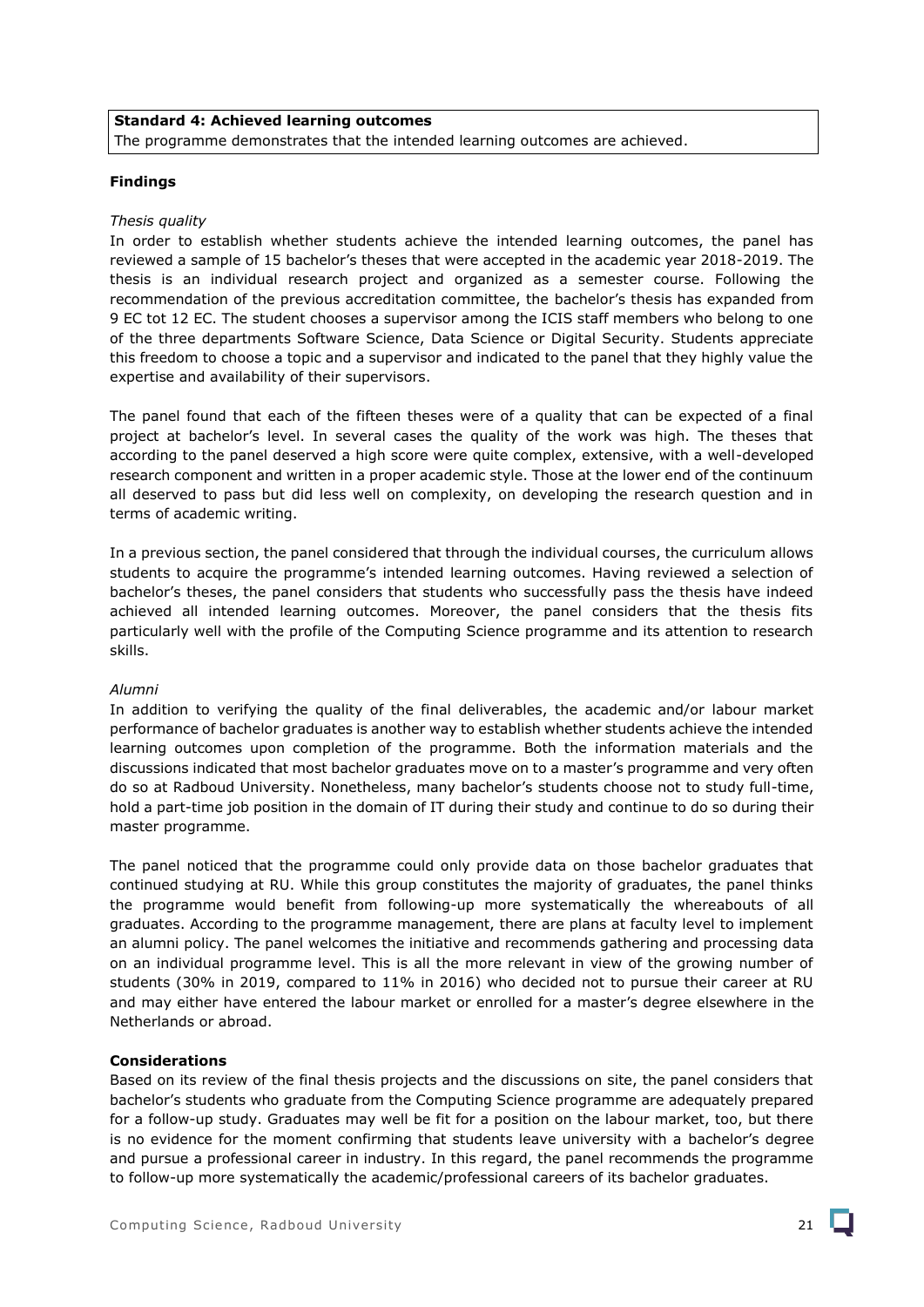Having established that each thesis in the sample meets at least the minimum requirements of what can be expected of a final project at bachelor level – and often is of higher quality – it is fair to state that the intended learning outcomes of the programme are eventually achieved at the end of the bachelor's curriculum.

### **Conclusion**

*Bachelor's programme Computing Science:* the panel assesses Standard 4 as meets the standard. .

# GENERAL CONCLUSION

In the previous sections, the panel has come to the conclusion that the BCS programme fulfils the quality requirements with regard to each of the four standards set by the NVAO's Assessment Framework for the higher Education Accreditation System of The Netherlands for limited programme assessments: intended learning outcomes, teaching-learning environment, student assessment, and achieved learning outcomes. Hence, the panel's overall assessment of the *bachelor's programme Computing Science* is positive.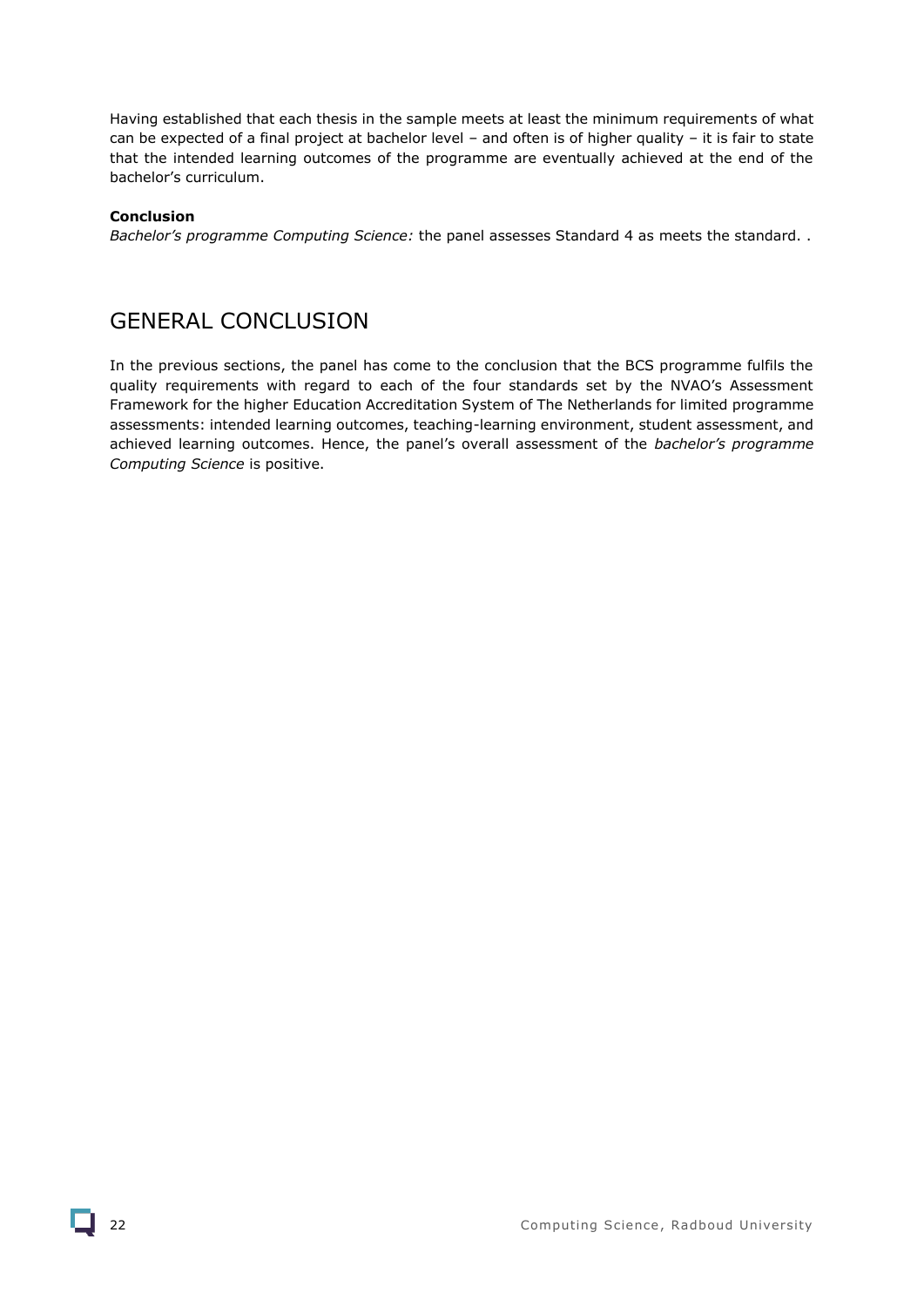# <span id="page-22-0"></span>**APPENDICES**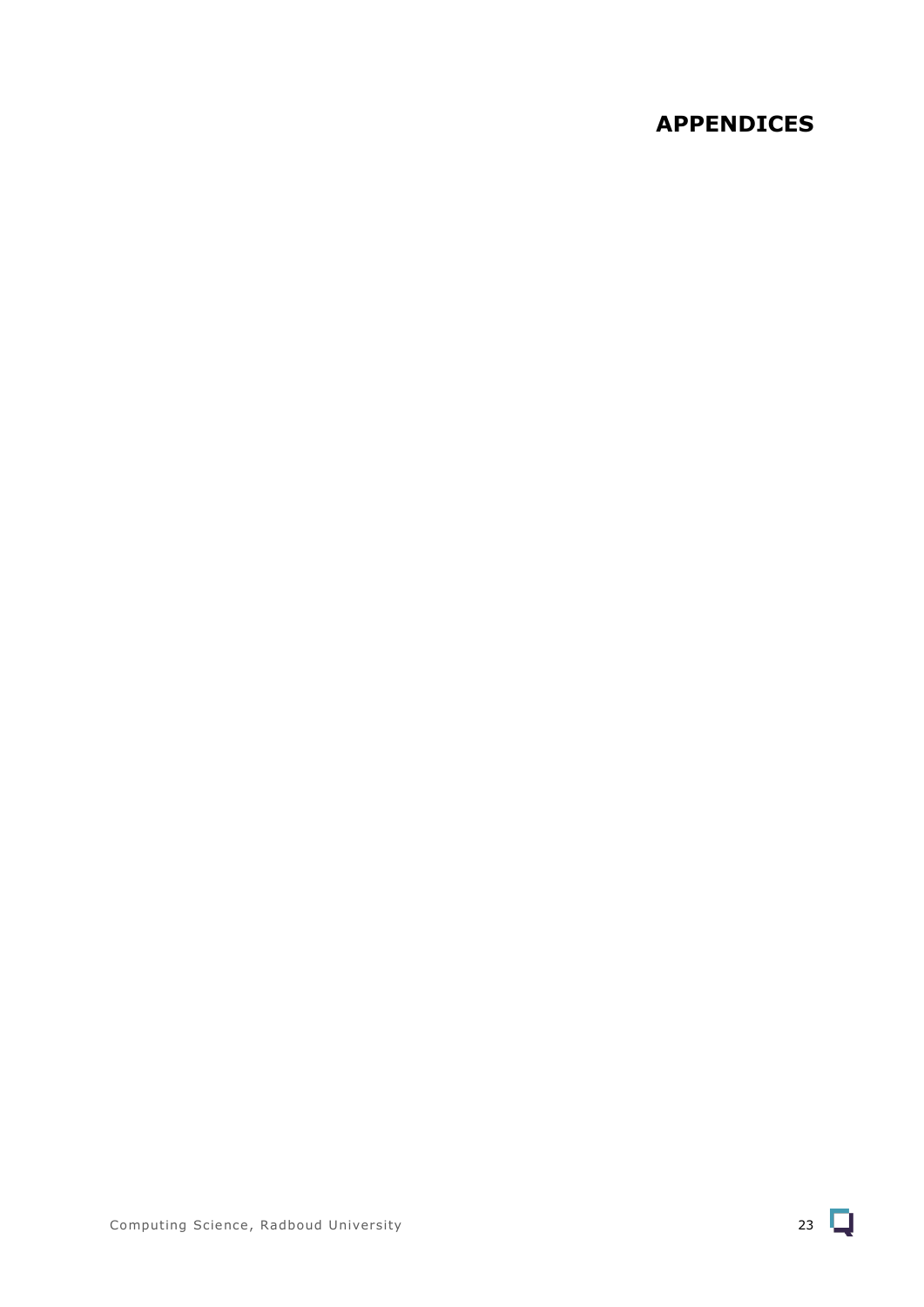24 Computing Science, Radboud University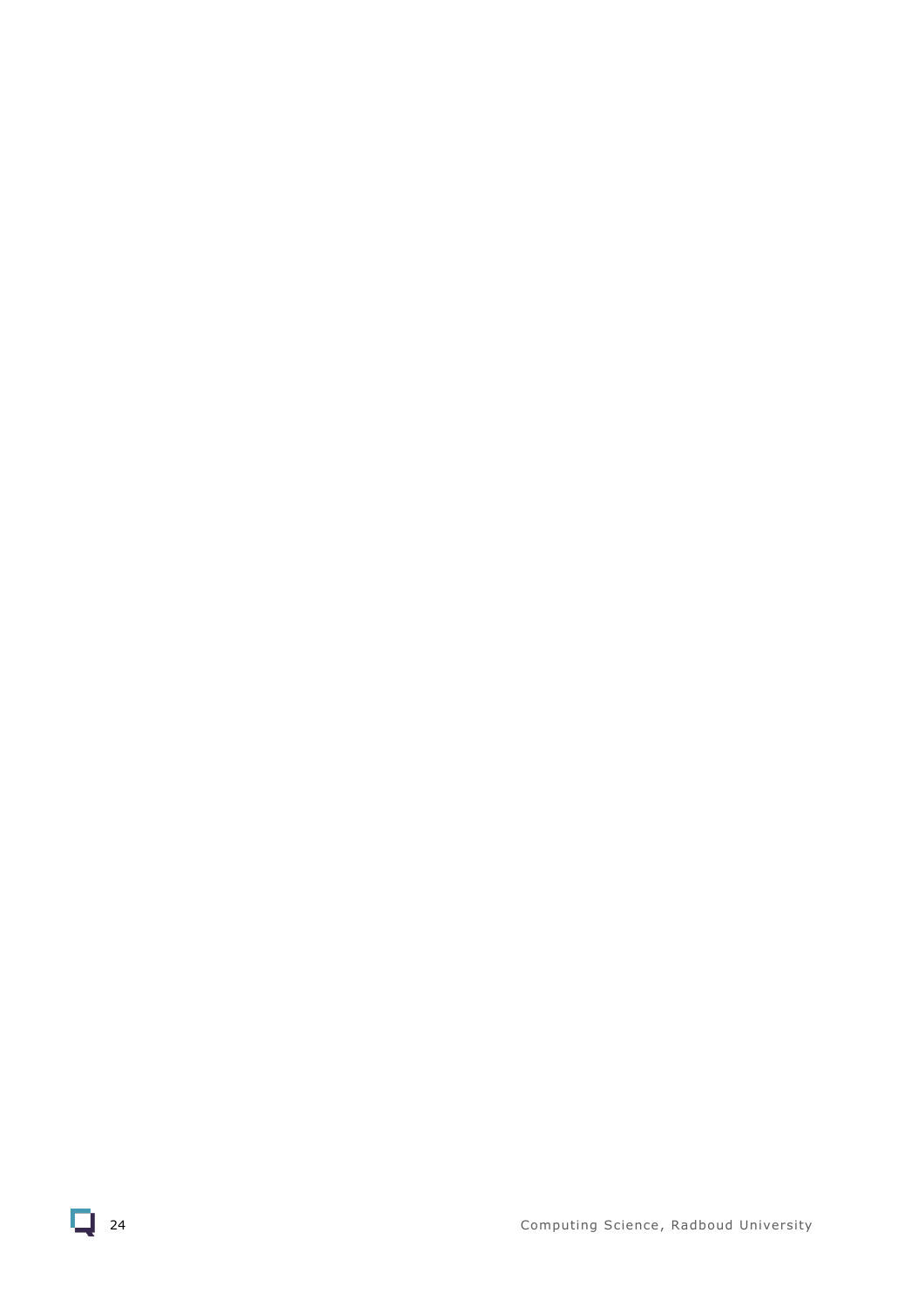# <span id="page-24-0"></span>APPENDIX 1: DOMAIN-SPECIFIC FRAMEWORK OF REFERENCE

The bachelor's programme Computing Science uses the ACM Computer Science Curricula 2013 as domain-specific framework of reference. This curriculum framework is used by many programmes across the world and the Dutch computer science programmes have agreed to use it for bachelor's as well as master's programmes. The ACM framework is formulated for undergraduate programmes and available at: [https://www.acm.org/binaries/content/assets/education/cs2013\\_web\\_final.pdf](https://www.acm.org/binaries/content/assets/education/cs2013_web_final.pdf)

The Association for Computing Machinery (ACM) is an internationally recognised institute that produces resources with the intention of helping computer science and similar fields advance scientifically as well as professionally. Besides giving detailed lists of subject matter to be covered in an undergraduate programme, it describes a computer science graduate in 11 characteristics.

At a broad level, the expected characteristics of computer science graduates include the following:

- 1. Technical understanding of computer science
- 2. Familiarity with common themes and principles
- 3. Appreciation of the interplay between theory and practice
- 4. System-level perspective
- 5. Problem solving skills
- 6. Project experience
- 7. Commitment to life-long learning
- 8. Commitment to professional responsibility
- 9. Communication and organizational skills
- 10. Awareness of the broad applicability of computing
- 11. Appreciation of domain-specific knowledge

For a more detailed coverage, please refer to chapter 3, page 23 on the above link.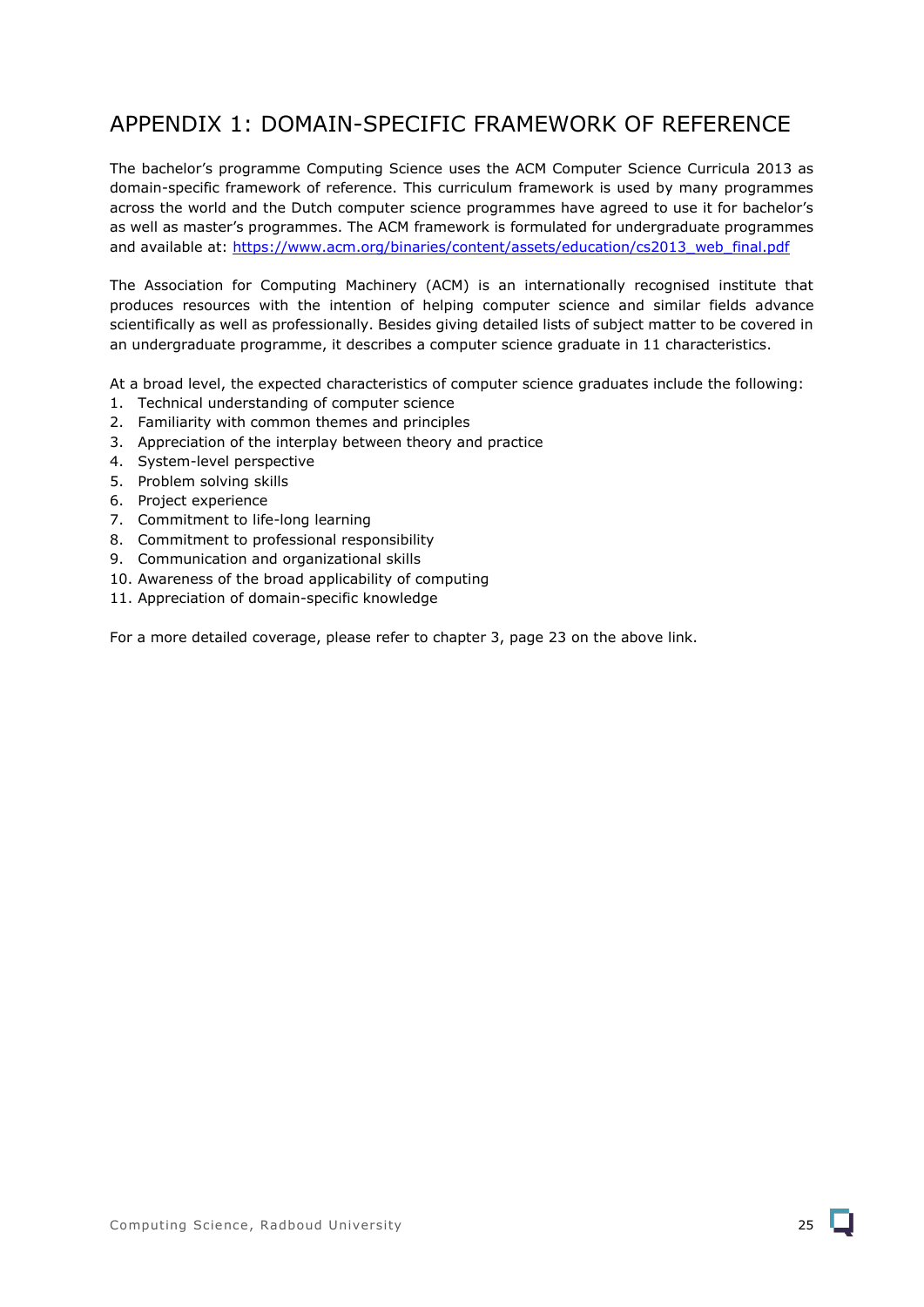# <span id="page-25-0"></span>APPENDIX 2: INTENDED LEARNING OUTCOMES

# **Bachelor's programme Computing Science**

### *General end terms*

The student has acquired knowledge and skills at the intended area (computing science), as well as:

- a. the student has an academic attitude
- b. the student is prepared for a next (study) career step

### *(System) development*

The student can describe and select system development methods. The student can solve system development challenges at a basic level. The student can:

- a. invent a suitable application for a given situation
- b. assemble the system requirements
- c. design an application and justify its design
- d. implement an application in a team and / or individually
- e. evaluate an application regarding functional correctness and usability
- f. document the final product

### *Research*

The student can describe and select appropriate (generic and discipline specific) research methods. The student can solve research problems at a basic level. The student can:

- a. determine a relevant problem statement
- b. formulate and justify a matching research question, hypothesis
- c. describe and justify a matching theoretic context and research method
- d. perform the research
- e. report and present the results
- f. invent and justify a(n innovative) scientific solution to a problem

#### *Communication*

The student can present and document computing science related material at a basic level in a clear manner to her peers. The student has fulfilled several roles in project teams.

#### *Reflection*

Given a problem at basic level, the student can identify relevant computing science domains and their contributions, in particular with respect to the skills mentioned below:

a. reflect on her role as junior academic

b. participate in discussions concerning the impact in society of computing science developments c. identify characteristic functions, roles, activities, and competences of computer scientists in a job context

d. make a well informed decision concerning a specific subsequent (master) study or otherwise

# *Core*

The student can perform the above-mentioned activities in, and using knowledge from, the following computing science domains:

- a. algorithms and theory
- b. programming
- c. computer systems and security
- d. information and knowledge systems
- e. mathematics
- f. law

*Specialisation: Cyber Security*

The student can also:

a. analyse security problems and their causes

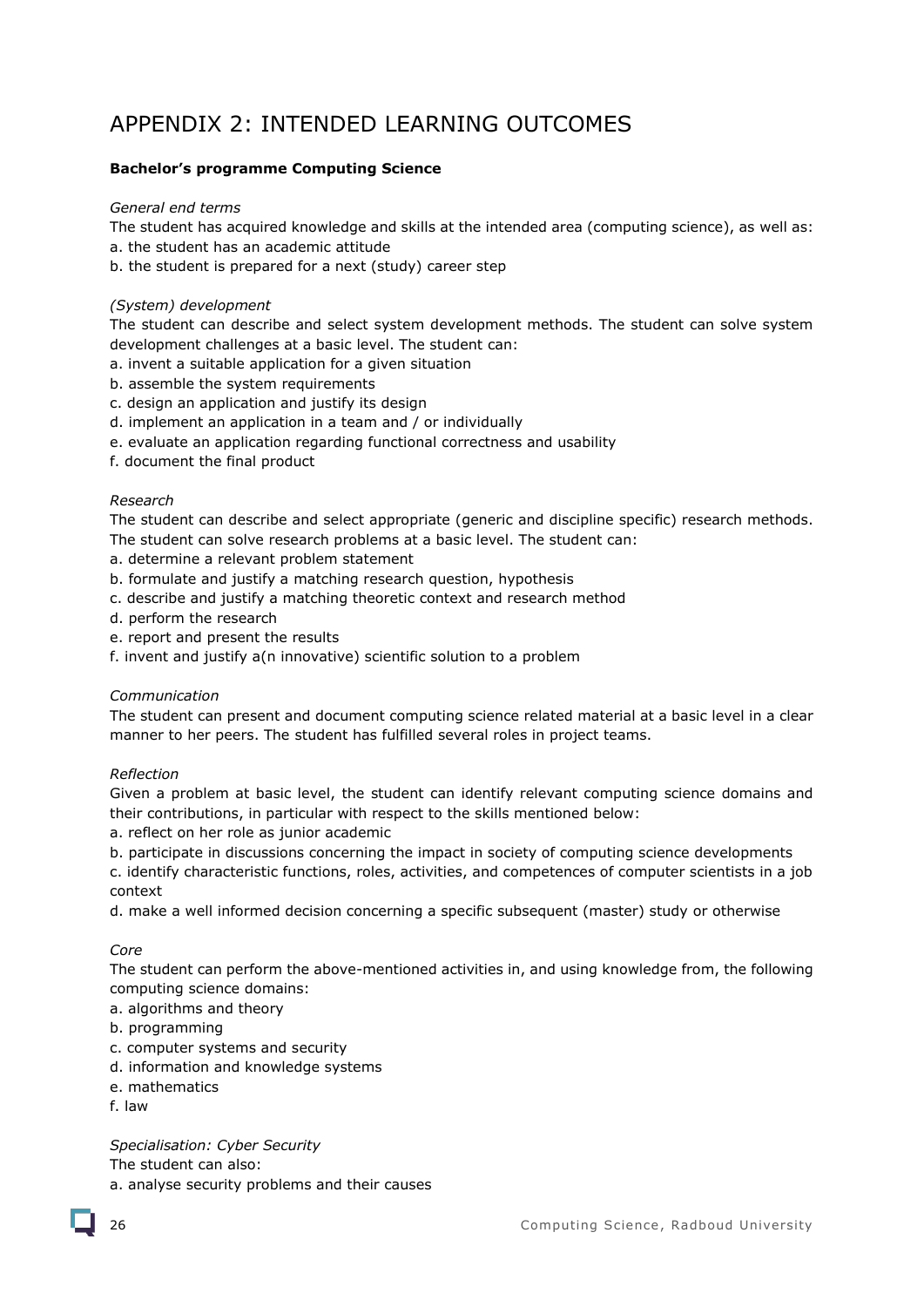b. describe and apply security -techniques, -cryptography, -guidelines, and -principles c. make a well-informed decision concerning not only technical aspects, but also personal and societal aspects, such as privacy and implementation in organisations

# *Specialisation: Software & Data science*

The student can also:

- a. implement platform specific applications for embedded computers
- b. describe the semantics of programming languages in suitable formalisms
- c. analyse the behaviour of programs using computational models and tools
- d. identify techniques for extracting relevant information out of big data
- e. identify fundamental search techniques, explain their differences, select and implement them.

#### *Double bachelor Mathematics & Computing Science*

a. more comprehensive mathematics and logic

b. in case of the specialization Cyber Security: describe and apply security –techniques, cryptography, -guidelines, and -principles

c. in case of the specialization Software & Data Science:

i. describe the semantics of programming languages in suitable formalisms

ii. analyse the behaviour of programs using computational models and tools

iii. identify fundamental search techniques, explain their differences, select and implement them.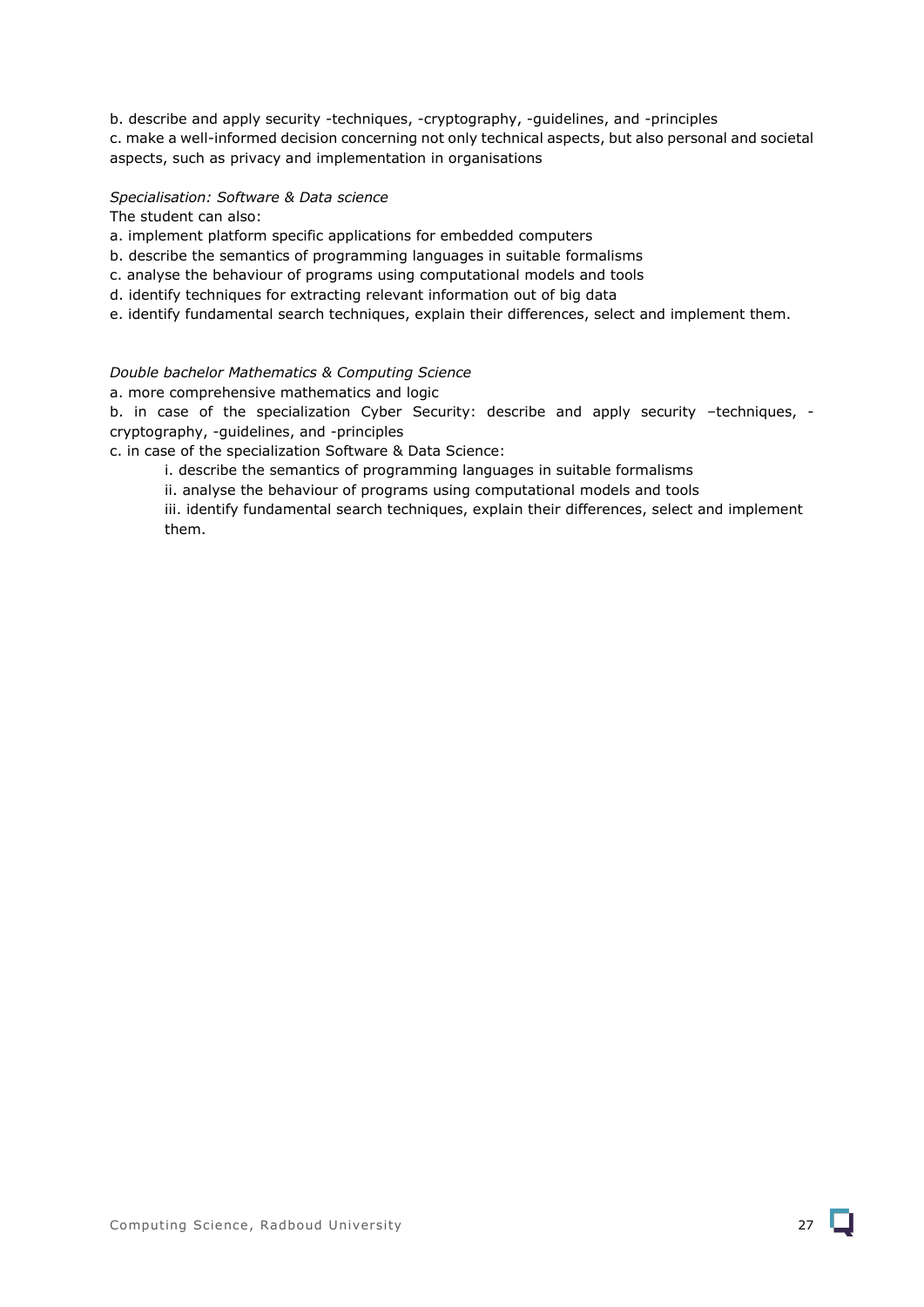# <span id="page-27-0"></span>APPENDIX 3: OVERVIEW OF THE CURRICULUM

# **Bachelor's programme Computing Science**

This overview shows the entire bachelor programme, consisting of a core (gold) and two specialisations: Software & Data Science (blue) and Cyber Security (red).

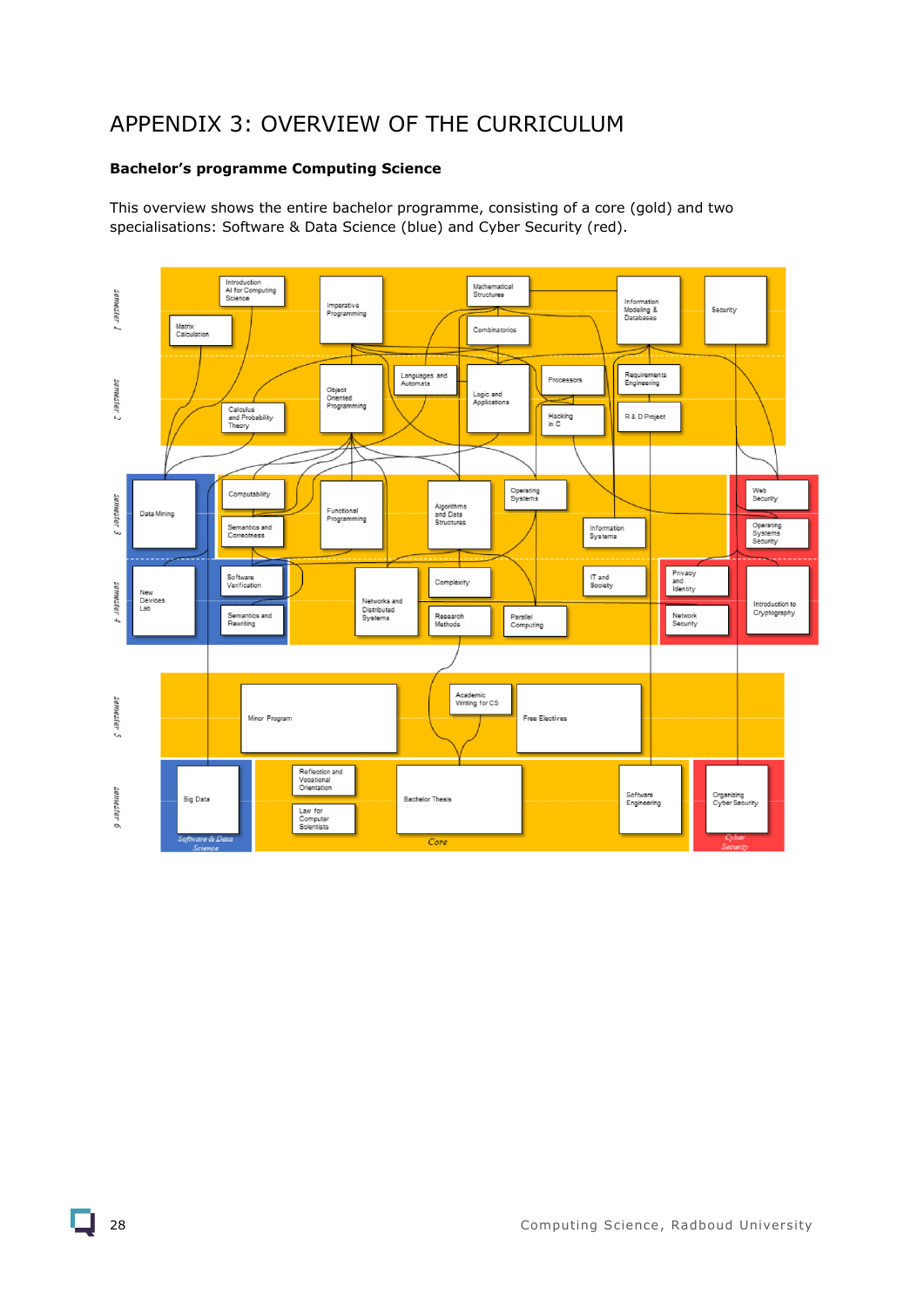# <span id="page-28-0"></span>APPENDIX 4: PROGRAMME OF THE SITE VISIT

 $\blacksquare$ 

| Programme site visit Computing Science, Radboud University |                                                                      |          |  |
|------------------------------------------------------------|----------------------------------------------------------------------|----------|--|
| Date: 18-11-2019                                           | <b>Activity</b>                                                      | Language |  |
| 10.30 h. - 10.45 h.                                        | Arrival of panel                                                     |          |  |
| 10.45 h. - 13.00 h.                                        | Preparation panel (closed session), including lunch                  |          |  |
| 13.00 h. - 14.00 h.                                        | Round 1: Programme management                                        | Dutch    |  |
| 14.15 h. -15.15 h.                                         | Round 2: Examination board (and admissions officer)                  | Dutch    |  |
| 15.15 h. - 16.15 h.                                        | Guided tour panel - visit Mercator, GIP/LEGO/New Devices Lab<br>etc. |          |  |
| 16.15 h. - 17.00 h.                                        | Round 3: Alumni, employers and professional advisory board           | Dutch    |  |
| 17.00 h. - 18.00 h.                                        | Walk-in session                                                      |          |  |
| 18.00 h. - 18.30 h.                                        | Deliberations panel (closed session)                                 |          |  |
| Date: 19-11-2019                                           | <b>Activity</b>                                                      | Language |  |
| 08.45 h. - 09.00 h.                                        | Arrival of panel                                                     |          |  |
| 09.00 h. - 09.45 h.                                        | Round 4: Students (Bachelor)                                         | English  |  |
| 10.00 h. - 10.45 h.                                        | Round 5: Students (Master)                                           | English  |  |
| 11.00 h. - 12.00 h.                                        | Round 6: Lecturers (Bachelor and Master)                             | English  |  |
| 12.00 h. - 13.15 h.                                        | Lunch and preparation final feedback (closed session)                |          |  |
| 13.15 h. - 14.00 h.                                        | Round 7: Programme management (final consultation)                   | Dutch    |  |
| 14.00 h. - 16.15 h.                                        | Panel deliberations (closed session)                                 |          |  |
| 16.15 h. - 16.30 h.                                        | Plenary feedback of main findings by panel chair in HG<br>00.071     | English  |  |
| 16.45 h. - 17.30 h.                                        | Development dialogue (closed session)                                | Dutch    |  |
| 17.30 h.                                                   | Drinks and snacks in Mercator 1 (ground floor)                       |          |  |

**Venue**: RU Nijmegen, campus Toernooiveld, Huygens building, room 01.060